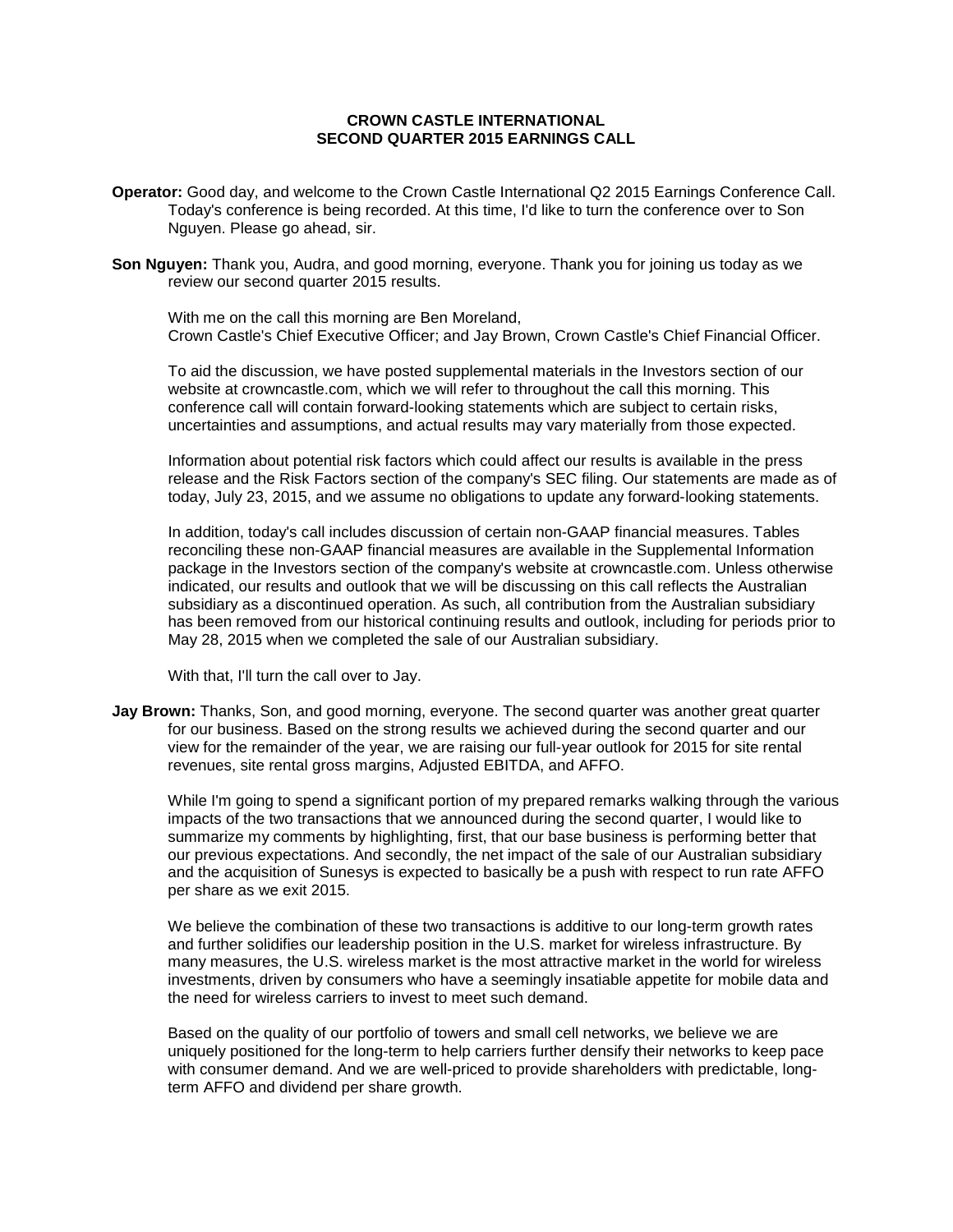Turning to our second quarter results on slide 4, site rental revenue grew 4% year-over-year, from \$711 million to \$737 million. Organic site rental revenue grew 6% year-over-year, comprised of approximately 10% growth from new leasing activity and cash escalations, net of approximately 4% from non-renewals.

Moving to slide 5, Adjusted EBITDA and AFFO exceeded the high-end of our previously provided second quarter 2015 outlook, driven by higher than expected network services gross margin contribution, inclusive of \$7 million of equipment decommissioning fees.

Turning to investment activities, as shown on slide 6, during the second quarter we invested \$219 million in capital expenditures. These capital expenditures included \$27 million in sustaining capital expenditures and \$28 million in land purchases. During the second quarter, we completed over 600 land transactions, of which approximately 20% were purchases. The remaining transactions were lease extensions averaging approximately 38 years.

Today, approximately one-third of our site rental gross margin is generated from towers on land we own and approximately three-quarters on land we own or lease for more than 20 years. This number increases to 90% when we include ground leases of 10 years or more. Where we have ground leases, the average term remaining on our ground leases is approximately 30 years.

Our proactive approach to achieving long-term control of the ground beneath our sites is core to our business as we look to control our largest operating expense and produce growing cash flow over time. Of the remaining capital expenditures, we invested \$164 million in revenue-generating capital expenditures, consisting of \$103 million on existing sites and \$60 million on the construction of new sites, primarily small cell construction activity.

Let me turn now to our strategic moves during the quarter. As I previously mentioned, at the end of May, we completed the sale of our Australian subsidiary for approximately \$1.6 billion. Net proceeds to Crown Castle was \$1.3 billion after accounting for our 77.6% ownership, repayment of the intercompany debt owed to us by our Australian subsidiary, and estimated transaction fees and expenses. We expect to utilize approximately \$1 billion of our approximately \$2 billion net operating loss carryforward to fully offset the tax gains from the sale of our Australian subsidiary. Additionally, as a result of the sale, we expect a significant portion of our common stock dividend distributions during 2015 will be characterized as capital gain distribution.

The sale was opportune as it allows us to redeploy capital from a slower growth asset towards an opportunity with an expected higher growth profile in Sunesys. Sunesys owns or has rights to nearly 10,000 miles of fiber in major metro markets across the U.S., where we already have a small cell presence today.

Sunesys well-located high-quality fiber footprint, more than doubles our fiber footprint available for small cell deployments. The acquisition of Sunesys is expected to close during the third quarter. Due to the timing difference between the completion of the sale of Australia and the expected closing of Sunesys, we applied the net proceeds from the sale of Australia to pay down our revolving credit facility and term loan.

As such, we expect to re-borrow under our revolving credit facility and use cash on hand to fund the Sunesys acquisition at the time of closing. Sunesys is expected to contribute approximately \$80 million to \$85 million to site rental gross margin with approximately \$20 million of general and administrative expenses during our first full year of ownership. We believe that as mobile demand continues to grow, carriers will need to deploy small cells in conjunction with macro towers to address network congestion. And while it is still early days, we are seeing evidence that supports our investment thesis.

Year-over-year, site rental revenues from small cells grew in excess of 30%. Today, small cells represent about 8% of our site rental revenue. Our small cells consists of approximately 7,000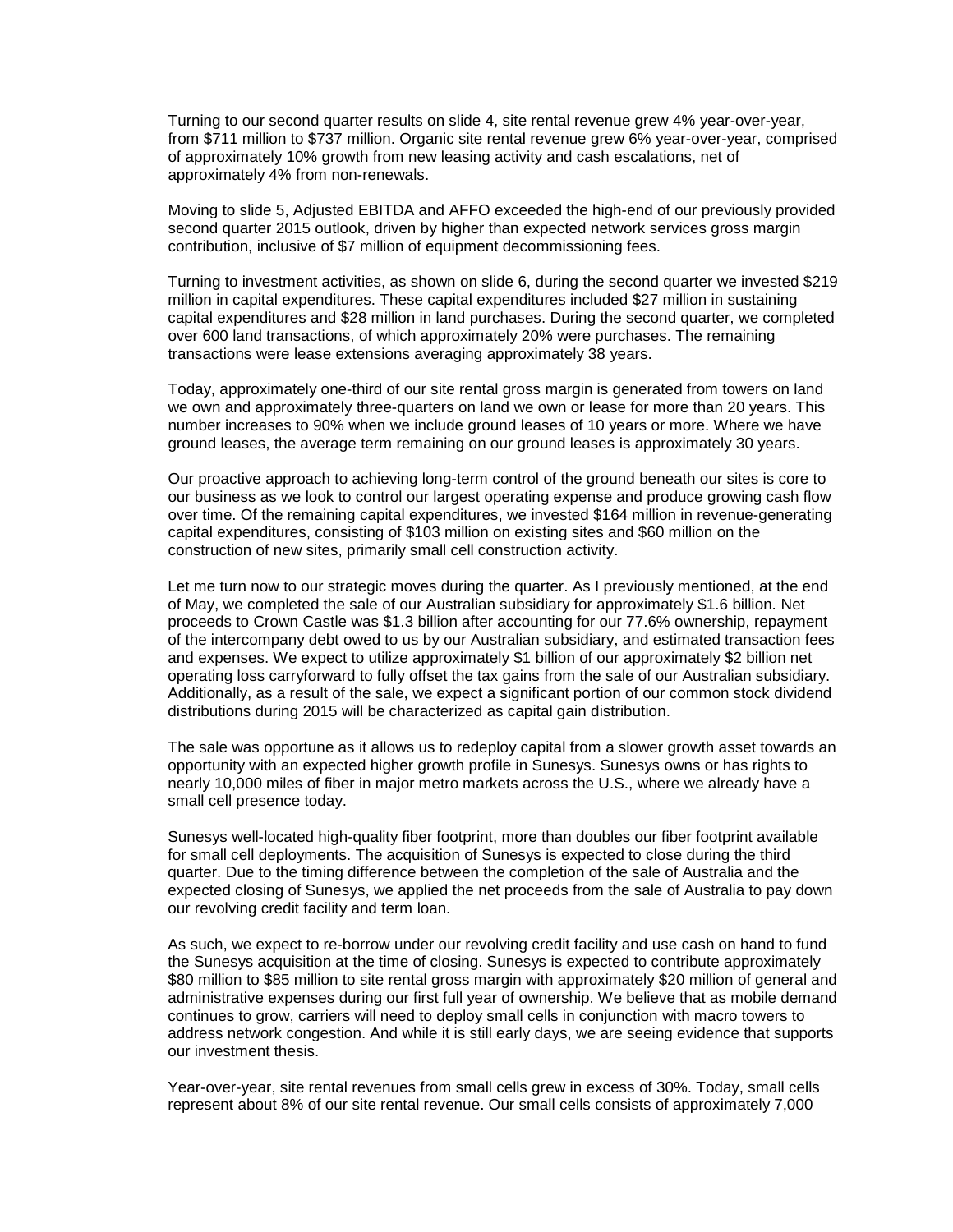miles of fiber supporting approximately 15,000 nodes on-air or under construction with another approximately 2,300 node opportunities awarded but not yet under construction.

Needless to say, we are very excited by the opportunities presented in small cells, which we believe builds on our core competency as the leading provider of U.S. wireless infrastructure, leverages our existing relationships with the wireless carriers and enhances our long-term growth in AFFO and dividend per share.

Shifting to financing activities, during the quarter, we paid a quarterly common stock dividend of \$0.82 per share or \$274 million in aggregate. During the second quarter, we issued \$1 billion of securitized notes to refinance other indebtedness. The notes were issued at a weighted average interest rate of 3.5% and a weighted average expected maturity of nine years. Today, our weighted average cost of debt stands at 4.2% with a weighted average maturity of six years with no meaningful maturities until 2017.

As of June 30, our total net debt to last quarter annualized adjusted EBITDA is 5.2 times. We continue to maintain our target leverage at 5 times as we remain focused on achieving an investment-grade credit rating. We were pleased that we were recently upgraded to investmentgrade by Fitch Ratings, which is an excellent step towards our goal of accessing the investmentgrade, unsecured bond market at our holding company.

We believe maintaining an appropriate balance sheet will provide us with flexibility to opportunistically pursue growth opportunities, broaden our access to capital, and lower our cost of capital. As we think about funding potential discretionary growth investments that exceed our ability to fund with cash flow and continue on our path towards investment grade with the other rating agencies, we anticipate financing our discretionary investments in a manner consistent with our leverage target, using a combination of debt and equity as appropriate.

As such, during the third quarter, similar to many other REITs, we intend to put in place an at-themarket program of \$500 million which will give us the ability to opportunistically raise limited equity capital if we have opportunities to make investments that we believe will increase our growth rate and future dividends per share. Obviously, we would only expect to utilize equity or debt to the extent the investments exceeded our ability to fund with cash flow, and we believe were accretive to dividends and growth after factoring in the full cost of the capital raised. Moving on to full-year 2015 outlook on slide 7, we have increased our expectation for the operating results of our business. Compared to our previously provided outlook adjusted for the disposition of Australia, we have increased the midpoint of our full-year 2015 outlook for site rental revenue, site rental gross margin, Adjusted EBITDA and AFFO.

Our outlook for the third quarter and full-year 2015 does not include the expected contribution from the Sunesys acquisition, which again is expected to close during the third quarter of 2015. The increased outlook for site rental revenue and site rental gross margin reflects the strong results from the second quarter, an increase in our expectations for leasing in the back half of the year and an adjustment to the expectation of tenant non-renewals to occur later in the year than we previously expected.

It's important to note that our overall expectations for the number of tenant non-renewals during the calendar year 2015, and in aggregate, remain unchanged. Thinking forward to next year, we currently expect the impact from total non-renewals to be approximately \$15 million less than what we expect in 2015. More detailed information regarding our contracted tenant leases and expectations for non-renewals is available in our Supplemental Information Package on our website.

Turning to Adjusted EBITDA, the increased outlook for Adjusted EBITDA reflects higher expectations for site rental gross margins and our increased expectations for network services gross margin contribution. Our expectation for network services gross margin compared to our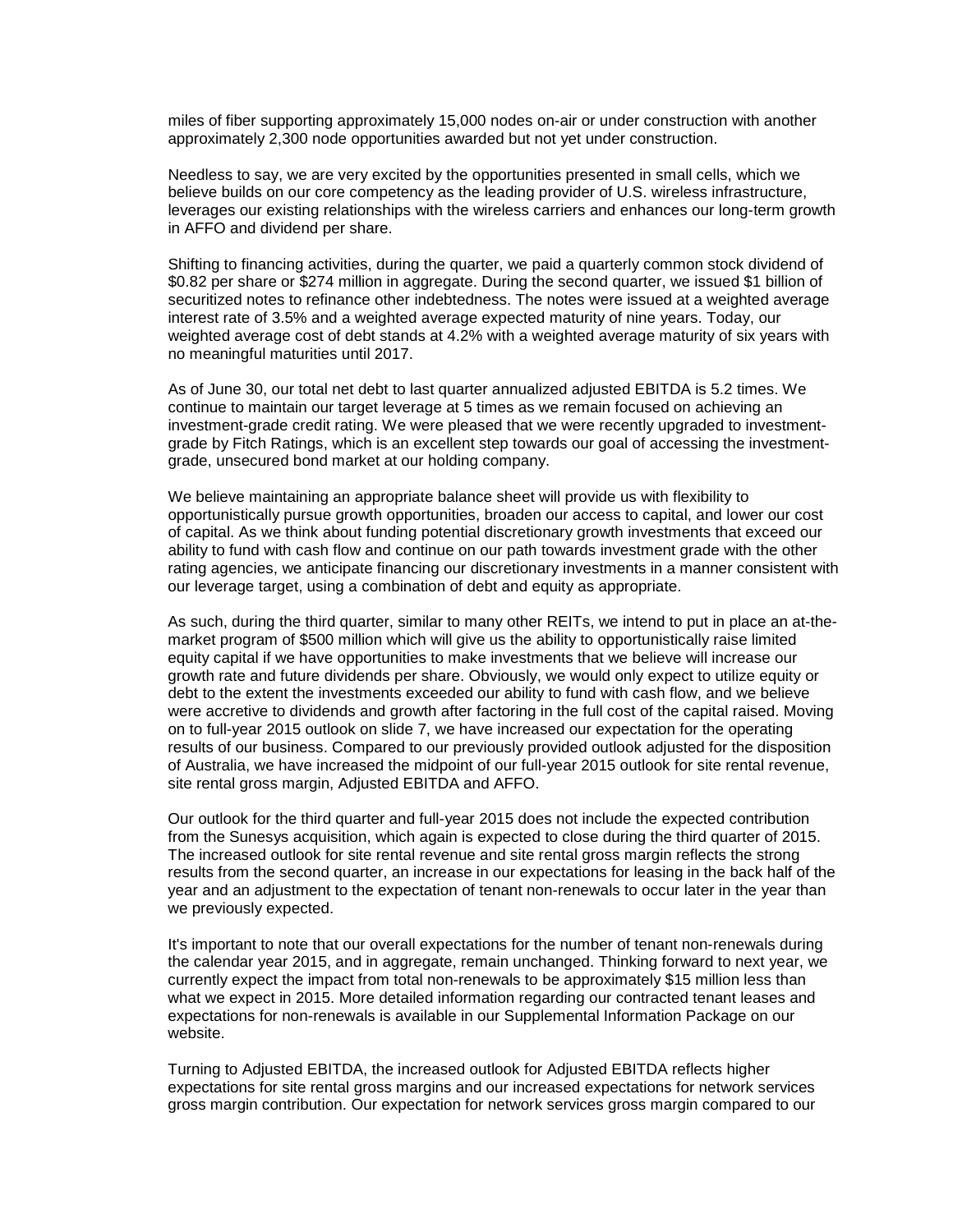previously provided outlook has increased from approximately \$260 million at the midpoint to approximately \$275 million to \$280 million primarily driven by the strong performance year-todate. For the full-year 2015, we expect to generate approximately \$25 million to \$30 million in equipment decommissioning fees, the majority of which we don't expect to repeat in future years. Our third quarter 2015 outlook assumes network services gross margin contribution of approximately \$60 million to \$65 million with minimal benefit from equipment decommissioning fees.

Moving on to AFFO, the increase in AFFO includes the upward guidance and Adjusted EBITDA, offset by an increase in sustaining capital expenditures. We expect an elevated amount of sustaining capital expenditures during the second and third quarter as we continue to integrate and digest our significant expansion in the U.S. Our sustained capital expenditure outlook for 2015 of approximately \$90 million includes approximately \$20 million in facilities investment, which we do not expect to recur in 2016.

Wrapping up, as we look at the leasing application pipeline heading into the end of the year, I am looking forward to finishing up the year strong and believe we remain on track to generate annual AFFO growth of 6% to 7% organically.

And with that, I'll turn the call over to Ben.

**Ben Moreland:** Thanks, Jay. And thanks to all of you for joining us on the call this morning.

As Jay mentioned, the second quarter was another terrific quarter. We continued our track record of delivering great results driven by a strong leasing backdrop as evidenced by our gross organic site rental revenue growth of 10%.

Without going into too much detail on specific carrier deployment plans, we are pleased with what we see both in towers and small cells, and the year is ahead of our original expectations. As noted, we believe we are in a multiyear network densification cycle that will result in all four wireless carriers making significant investments and stand ready to meet their needs across the business. As shown on slide 7, we have a record of execution and growth through various cycles, whether it be macroeconomic or industry-specific cycles.

I appreciate that with the sale and discontinued operations treatment, there can be some confusion with our numbers for the quarter and full year. Let me try to simplify this for you. We expect with Sunesys to exit 2015 with run rate AFFO per share equivalent to our expectations prior to the transactions. And we have created the industry-leading portfolio of assets and expertise that is uniquely positioned and focused on the U.S. wireless market.

Today we are the only company with the capability to deliver across all means of shared infrastructure to meet the network densification needs of the U.S. wireless carriers. Of course, this includes our 40,000-tower portfolio, 71% of which are in the top 100 markets, our DAS and small cell portfolio with 15,000 nodes supported by 16,000 miles of metro fiber with the addition of Sunesys concentrated in the top 25 markets, and importantly, the capability to deploy at scale for carriers through our nationwide project management services business and implementation expertise.

The assembly of this portfolio and expertise has been a long-term objective of the Crown Castle management team where we are now 100% focused on serving the U.S. wireless market, the most attractive market in the world for wireless investment. Although wireless has become a part of our lives, we still believe we're in the early days of products, services, and business models our infrastructure will ultimately support.

Our ability to consistently execute is a function of our business model, the quality of our portfolio with towers and small cell networks, the team that operates the portfolio, and our disciplined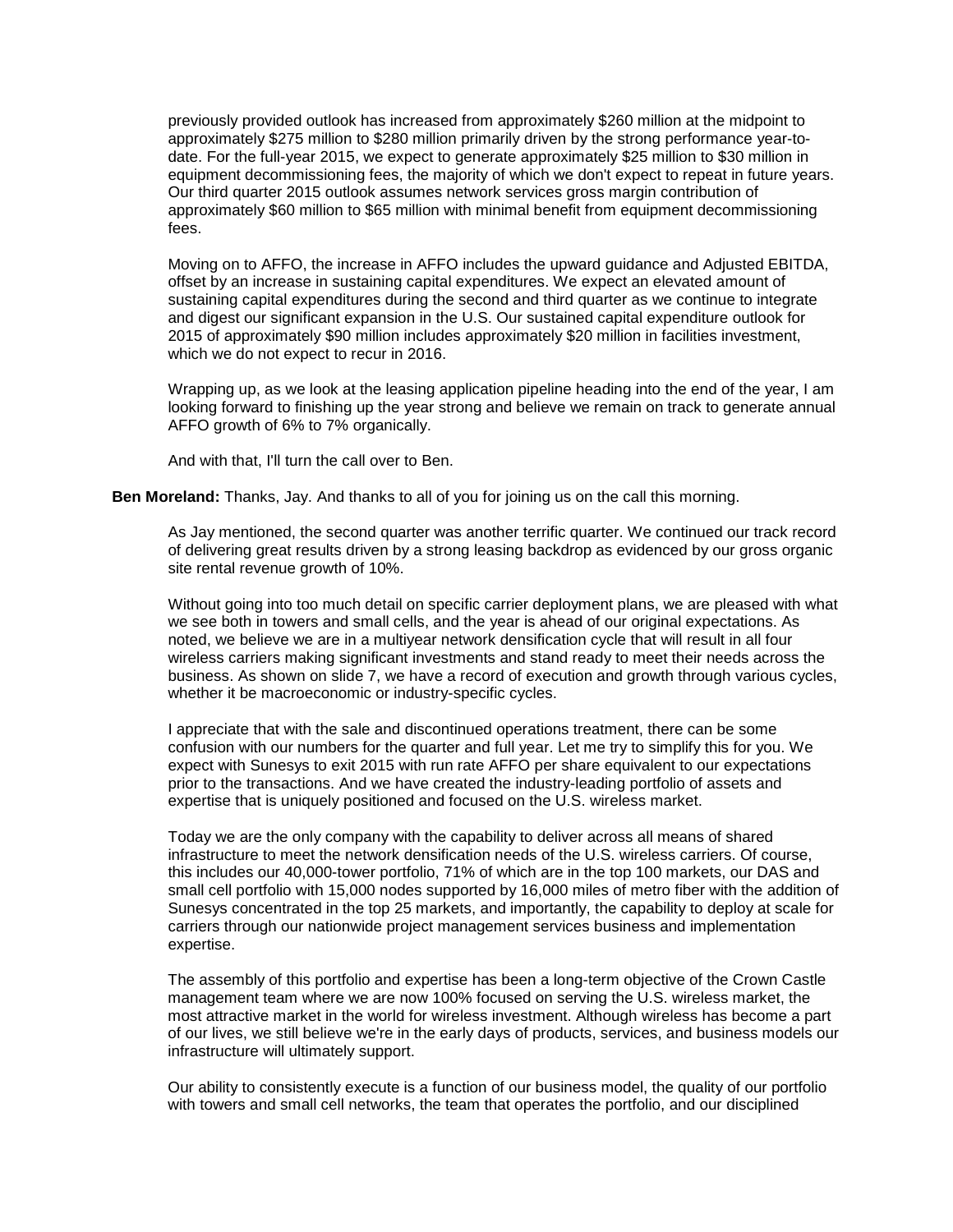approach to capital allocation and the balance sheet. Our focus remains on co-locating tenants on a long-term committed basis on our shared wireless infrastructure, resulting in increasing yields on our investments, while at the same time providing the wireless carriers with the most cost-effective access to wireless infrastructure as they seek to densify their networks to meet growing consumer demand. This demand in the U.S. mobile data market, as reported in a recent Cisco report, grew 63% in 2014, and going forward, Cisco projects a sevenfold increase between 2014 and 2019.

As has historically been the case, network investments by the carriers have generally kept up with consumer usage. We believe the launch of robust content-rich video, including live sports, and unbundling of cable or so-called over-the-top TV products available on wireless devices promises a new leg of growth in mobile data on wireless networks, requiring more spectrum and infrastructure to realize its full potential. Further, we anticipate current or future spectrum licensees beyond the big four wireless carriers will add to our customer base over time. The derivative demand from DISH, FirstNet and others in the future promises to extend our leasing opportunity beyond what is visible today.

For context, as explained on slide 8, during the 1990s or the 2G technology cycle, average annual U.S. wireless capital expenditures across all the wireless carriers totaled \$7 billion. During the 3G cycle of the 2000s, which can be characterized as the era of basic mobile, e-mail and web browsing, average annual U.S. wireless capital expenditures increased to \$21 billion across the carriers. And since 2010 with the deployment of 4G and LTE products for mobile broadband, annual U.S. wireless capital expenditures have averaged \$29 billion.

Looking forward over the next several years, we believe that the current level of investment by U.S. wireless carriers will be sustained. The U.S. wireless market has one of the most compelling wireless investment stories in the world. With strong unit economics and relatively high ARPU reflecting U.S. consumers' demand for mobile data and their willingness to pay for mobile services, U.S. carriers were able to generate positive incremental returns on their capital investments.

The carriers are driven to increase this investment because as has been true since the early days of wireless, network quality continues to be the market differentiator for carriers' success. Based on this long-term need to invest by the U.S. carriers, we have focused our investments over the last several years in the U.S. market.

Our towers are well located, with over 70% of our portfolio in the top 100 markets and have significant runway for additional growth with only two tenants on average per tower or what I would consider about a 50% occupancy rate. Towers continue to be the most efficient and costeffective for carriers to add network capacity and coverage and support our bullish long-term view on tower leasing. In addition to towers, we have also invested significantly over the last several years in building out small cell networks, with our latest investment being the pending acquisition of Sunesys, as we've mentioned.

Given what we're seeing from the wireless carriers and the challenges they face with bringing more capacity online in many urban and suburban geographies, we believe the deployment of small cells is a critical tool to improving network quality. Similar to towers, we believe some of the best assets will be those that are secured early on where franchise value will help drive future colocations, upgrades and expansions. And that is why we're so excited about the pending acquisition of Sunesys which will bring our fiber footprint to more than 16,000 miles, more than doubling our presences in many top U.S. metro markets.

For those not familiar with small cells, this is a shareable, wireless infrastructure that provides wireless carriers with a solution to address network capacity constraints where a macro tower site is not available or is insufficient. Small cells are a fiber-fed solution connecting a network of antennas or nodes that allow wireless carriers to get closer to the consumer, increase network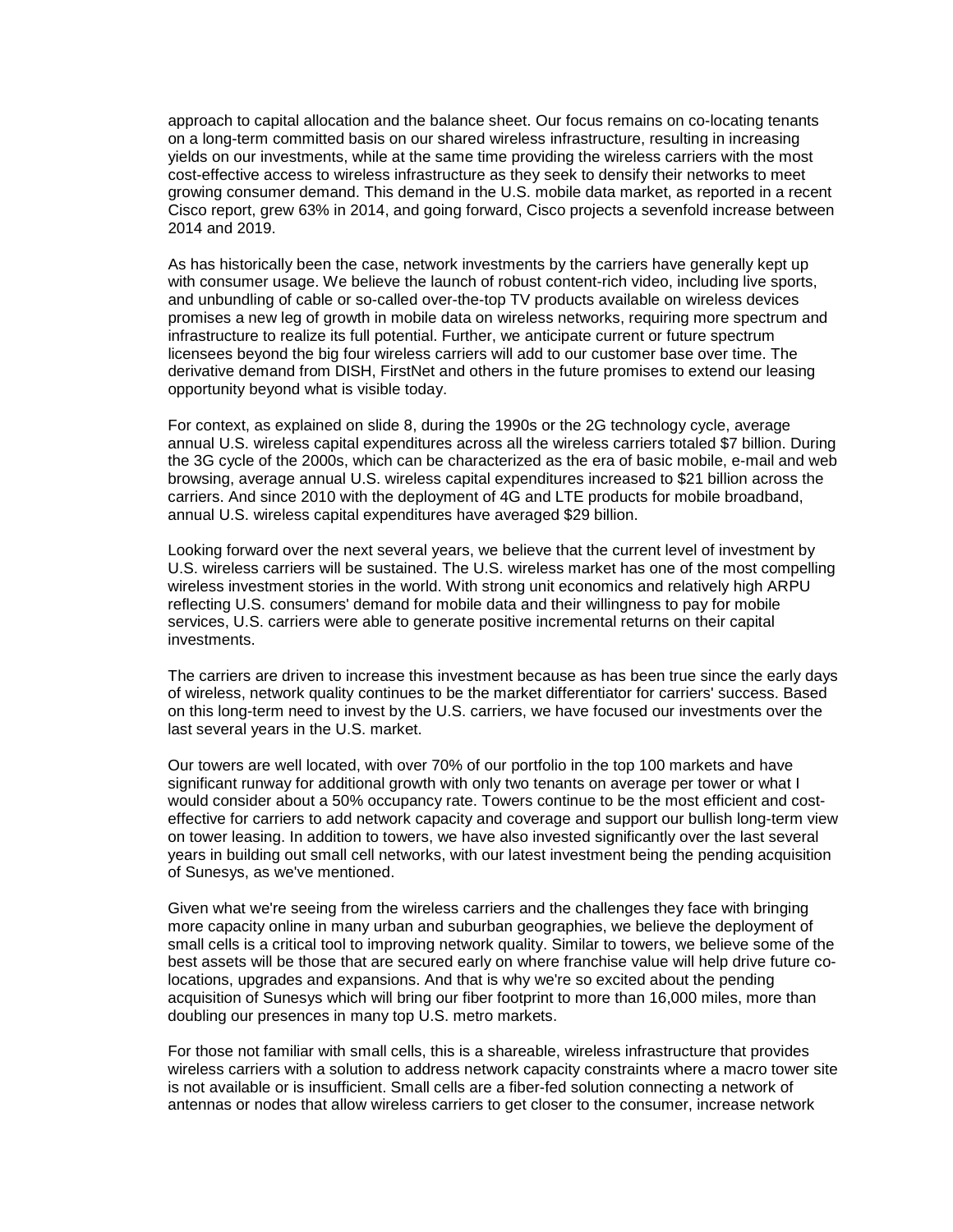density and deploy spectrum more efficiently. Like tower leasing, tenant leases on small cells are typically long-term with 10 to 15 year committed terms with annual escalators. And like towers, our fiber investment for small cells is agnostic to changes in technology.

And while it is an oversimplification, small cells can be thought of as a tower laid on its side, a horizontal tower, replacing the tower structure in this example with fiber. At its core, fiber is the critical, shareable element in small cells. The vast majority of our investment in building out a small cell network consists of the investment in fiber. Today, we are building small cell networks with initial yields of 6% to 8% that should result in returns above 20% on just the second tenant, reflecting the operational leverage inherent in the business. As Jay mentioned, we recognize that small cells is in its early stages. And we're using our first mover advantage to extend our leadership in U.S. wireless infrastructure, leveraging our existing relationships with our customers, and enhancing our long-term growth in AFFO and dividends per share.

As is our practice, we constantly evaluate discretionary investments against purchasing our own stock or other available alternatives in the market on a risk-adjusted basis. We believe this disciplined approach maximizes shareholder value over time. We are very excited about the prospects to continue to extend our long and successful track record of growth and value creation.

This business has proven itself to be very durable through economic cycles due to our long-term recurring revenue contracts, contracted escalators, and organic growth profile that we enjoy. Our business, combined with a very significant dividend payout, is unique in the market yet trades with one of the highest dividend yields among S&P 500 companies. In fact, out of 421 dividendpaying companies in the S&P 500, 377 companies have a lower dividend yield than Crown Castle, putting us in the bottom 10th percentile of dividend payers.

We believe the current valuation is disconnected from the reality of the high quality, predictable yield and growth that we expect the business to deliver and represents an attractive opportunity for shareholders to benefit.

And with that, operator, I've concluded my remarks and would be happy to address questions.

**Operator:** Thank you, if you would like to ask a question, please press star 1 on your telephone keypad. If you're using a speakerphone, please make sure the mute function is turned off to allow your signal to reach our equipment. Once again, that is star 1 for questions.

And we'll go first to Jonathan Atkin at RBC Capital Markets.

- **Jonathan Atkin:** Yes. Thanks for taking the question. I was interested in the small cell expectations for the year on leasing, and how much of that is going to be from new deployments and initial tenants versus second or third tenants on existing small cell infrastructure? And then secondly, if you could comment on which carriers besides Verizon that you would expect to become most active in leveraging this business?
- **Ben Moreland:** Sure, Jon. As you've seen before, the bright line demarcation between anchor builds and co-location is a little fuzzy in this business because it's typical that you'll have pure colocation with additional laterals built on an existing system. But as a general matter today, I think the best number I can give you is probably about 80% in anchor builds and about 20% colocation. That's about as close as I can cut it. And we're going to work on obviously getting that more refined for you over time, but we're very, very pleased with what we see. We've seen a significant amount of co-location on the original NextG systems that we acquired three years ago and more to come.

And speaking of that, you asked about what are we seeing from other carriers? Well, the most active this year has been Verizon as we talked about and I think they've confirmed on their own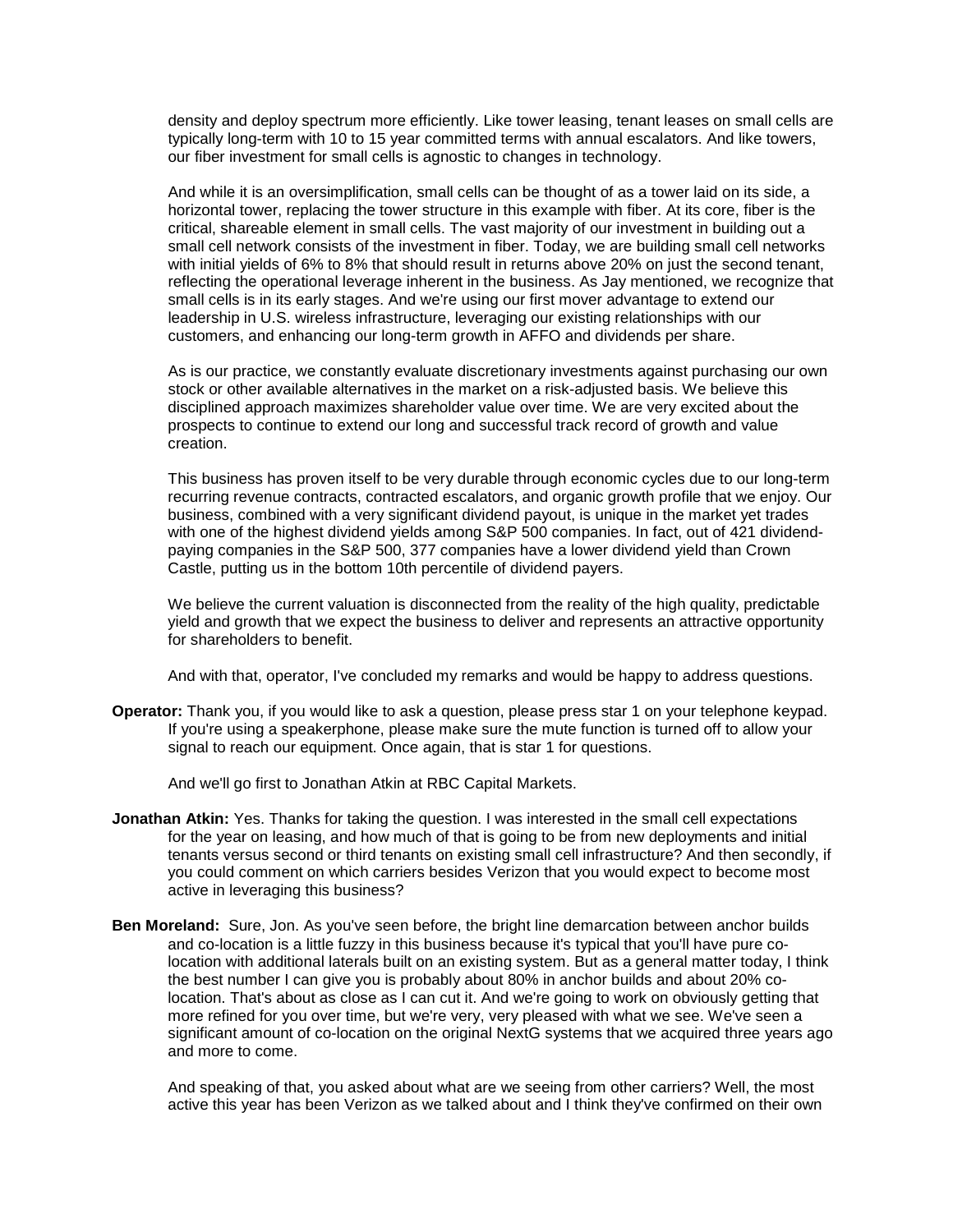call. But we are seeing activity from all four carriers today. And I would say that's up markedly from a year ago in terms of activity and bookings sort of where we are through the midpoint of the year. We're very excited with what we see right now in terms of the prospects for the future business.

### **Jonathan Atkin:** Thank you.

**Operator:** We'll move next to Michael Rollins at Citi.

**Michael Rollins:** Hi. Thanks for taking the question. Two if I could. First, I was wondering if you could talk a little bit about the new revenue that you're getting from the towers specifically, and as you continue to operate the T-Mobile portfolio and the AT&T portfolio that you purchased, is there an opportunity for that new revenue contribution to get bigger over the next few years?

And then secondly, just if I could ask on small cells. Do you see a risk that a national carrier might go to a single-source supplier for small cells or become more proprietary in their approach for small cells? Or do you see this being a multiple-supplier opportunity? Thanks.

**Ben Moreland:** Sure, Mike. Broadly, we are very pleased with the most recent acquisitions of the T-Mobile and the AT&T towers that we've seen. In any given year, as you know, we've got – both been at this a long time. We know that the various carriers do various things across the course of the year. And the most active carriers this year – no surprise I think to anyone on this call – are Verizon and T-Mobile.

So, AT&T and Sprint less active thus far, but that gives us no less enthusiasm for what the future holds for all four carriers in terms of making investments to improve their network over time. And that ebbs and flows, and that's what's happening today. But we are seeing activity on both of those portfolios and very pleased with the outcome thus far. Again, it's I guess two and three years in on those, so it's still early days.

On the small cell side, I think what we're going to see develop there, and it's already happening, is it's a big world out there. There is going to be a number of competitors; there already are. I think ExteNet, one of our large competitors, announced a transaction this morning in a recapitalization with Digital Bridge. I think it's unlikely any one company frankly has that capability to handle a full-scale deployment for a carrier. I think you could see potentially that on the equipment side, more concentration on the equipment side.

But in terms of the infrastructure, it takes – it will take a number of firms and obviously geography matters. And so, if you've got infrastructure in the critical areas where the carriers need it, well, that's going to be more efficient to go on that existing infrastructure just like the tower model. So, it's a big world out there. It's getting larger frankly by the week as we look at additional bookings that we're getting. And I think it's going to be a very healthy and robust market for many years.

#### **Michael Rollins:** Thanks very much.

**Operator:** We'll go next to Phil Cusick at JP Morgan.

- **Phil Cusick:** Hey, guys. Thanks. First, you mentioned activity levels picking up in the press release and you've alluded to this a couple of times, but can you talk about from who and in what ways activity levels are picking up? Is that more for bookings going into 2016 or could we see a little impact in 2015?
- **Jay Brown:** Sure, Phil. The biggest drivers, as Ben just mentioned this year of leasing activity would be Verizon and T-Mobile, and to a lesser extent, AT&T and Sprint. And we've seen pickup kind of across the board as we've gone through the year, but the weighting has stayed relatively similar among those carriers. Most of the activity that we're seeing in terms of pickup relates to brand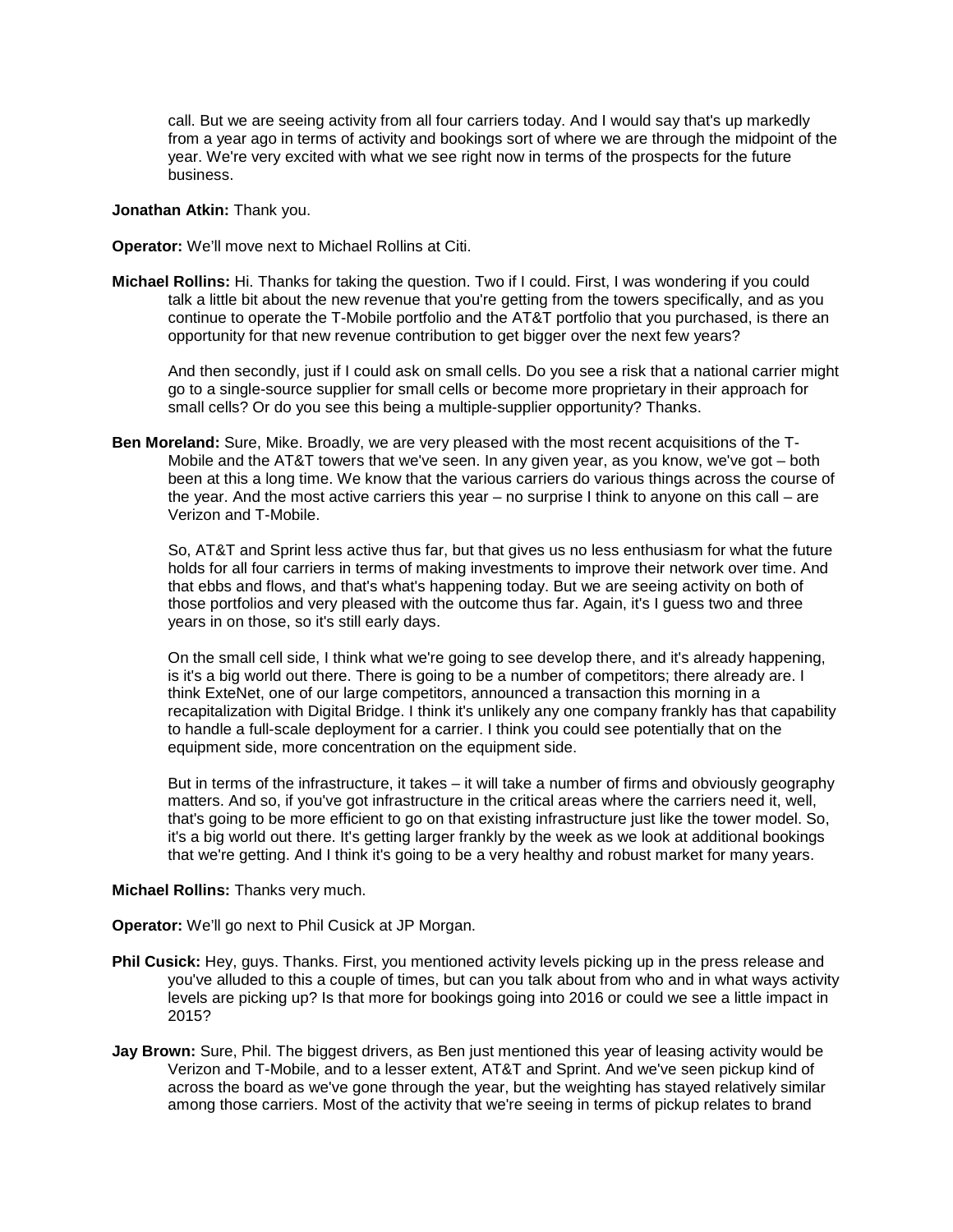new full installations on towers. And the pickup there does have some revenue impact in our second quarter results as we were able to beat site rental revenue, our expectation for site rental revenue in the second quarter. There weren't any one-time items that really helped us there. We expect that to flow through for the balance of the year, and we've slightly raised our expectation for how leasing is going to develop over the balance of the year.

That benefits us as we go into, obviously, 2016. The only caution I would have there for you is, as we've talked about in previous calls, from a sensitivity standpoint, we're obviously trying to find every lease that we can possibly find and put as many tenants on the towers as we can possibly find, but a meaningful increase in leasing is not that impactful to our overall results. So, this year, 2015, we assume that we're going to see about \$90 million to \$100 million of revenue growth on towers. If leasing activity were to pick up by 20%, love to have it and we'll do everything we can to get it, that's about \$20 million which would represent about 1% impact to AFFO.

So, as we've talked about and set our long-term targets of trying to organically grow AFFO per share in the neighborhood of 6% to 7%, inside of that range, we allow for some movement up or down from the current levels of activity. And we think that's a pretty good band of activity. So, we're seeing a little bit of pickup, had a little bit benefit to us this year at the margin.

- **Phil Cusick:** Got it. And if I can ask one more, can you talk about the Sunesys deal a little bit. I assume that their sort of non-Crown revenue will mostly go into services going forward. And how do you think about that growing? I think you've been building up that team?
- **Jay Brown:** We have been building up a team. The vast majority of their revenue will actually be in our site rental revenues line item. The average term remaining on those contracts is just over five years. So, the terms of the contracts have escalators in them, look similar to what we see on the tower side, the main focus for the acquisition of Sunesys though wasn't necessarily how they utilize the fiber, but our view over the long-term that given the location of this fiber and the activity we've seen and opportunities we have in front of us. Currently, there's a lot of opportunity to add small cells across that fiber and increase the yield on that asset. So, most of our focus is really on adding additional small cells to the base of revenue that's already there.

**Phil Cusick:** Got it. Thanks, guys.

**Operator:** We'll go next to Simon Flannery at Morgan Stanley.

- **Simon Flannery:** Thanks a lot. Jay, you've talked a little bit about the improvement in leverage and the Fitch upgrades, can you just talk a little bit about where – if you believe – how long do you think it will take for one or two of the other rating agencies to upgrade you, and what's the opportunity there on your cost to funding from that? Thanks.
- **Jay Brown:** Yeah. Simon, I hate to put a date on it. We're obviously been working hard with them, have had numerous conversations with them. I think from a financial policy standpoint, we've been really disciplined as we've accomplished acquisitions over the last several years of maintaining our leverage target and operating within them.

Our goal, as I stated during the conversation, is to get the five turns of leverage. We see a path towards that in the relatively near-term as we operate the business and see growth in Adjusted EBITDA. As we look at the targets that the other two agencies have published, they would suggest as we get in in that neighborhood of that leverage target, then we should see an upgrade towards investment grade.

So, we're continuing to have conversations and tell the Crown Castle story and make sure they understand where we're headed and how we're thinking about being disciplined around financial policy. But I think you'd have to ask them in terms of exact timing on when it occurs.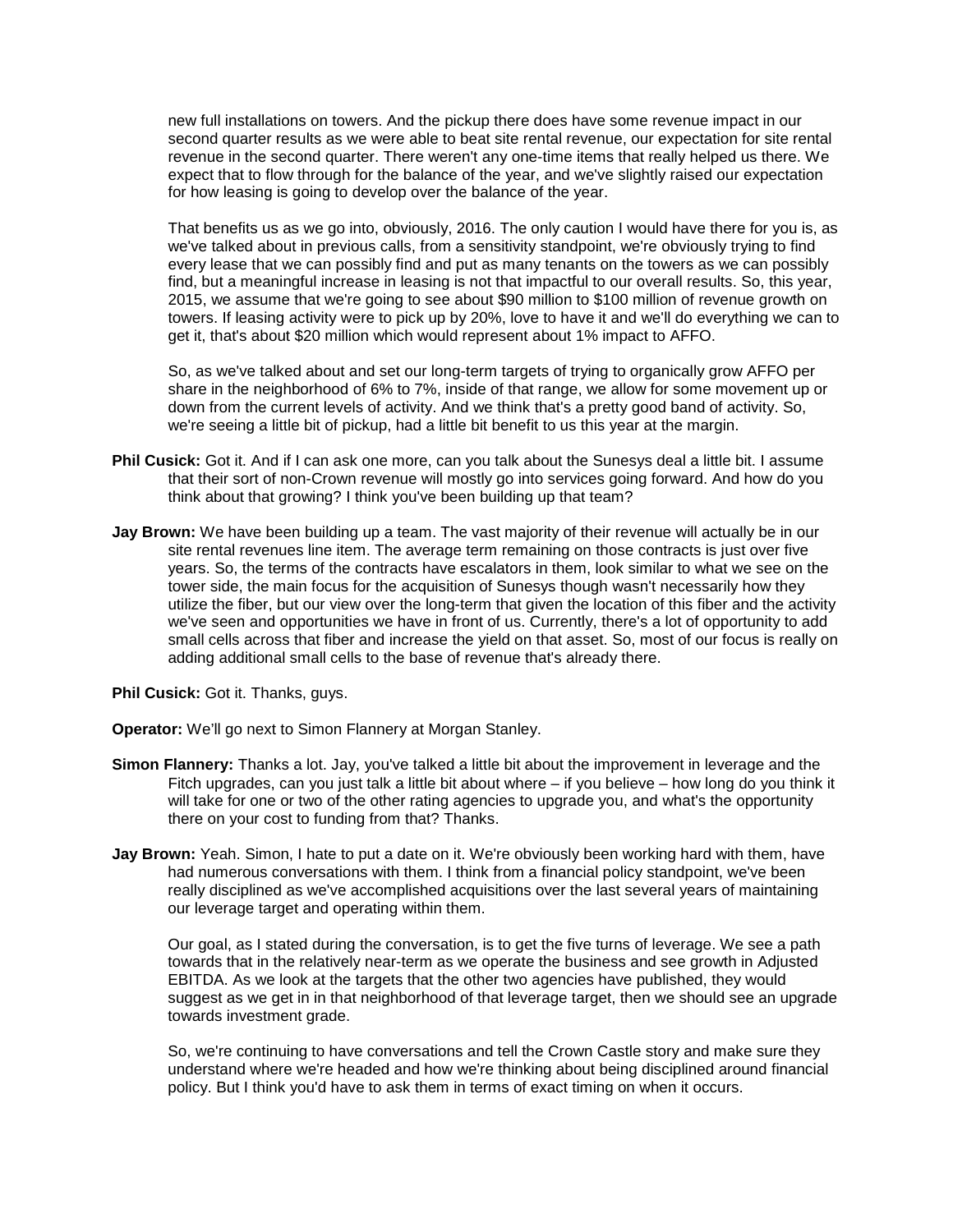### **Simon Flannery:** And on the cost opportunities?

**Jay Brown:** The cost opportunity is probably about 100 basis points in terms of spread. So, underlying interest rates, obviously, don't have an impact to that. But the spread we think is 100 basis points and on a good day maybe as much as a 125-basis-points reduction in the overall cost to capital. One of the things that you've heard us talk about in the past is we think it's likely, while we're not going to predict exactly when rates are going to rise, the possibility here over time given the broader environment that we enter into a rising rate environment over the next several years. And one of the reasons why we're focused on getting to the investment-grade target is to mitigate that rise in rates by reducing the overall credit spreads in the business. And so, we think we will be able to mitigate some of that and hope to achieve that rating in the near term.

**Simon Flannery:** Thank you.

**Operator:** And our next question comes from Ric Prentiss at Raymond James.

**Ric Prentiss:** Thanks. Good morning, guys.

**Ben Moreland:** Hey, Ric.

- **Ric Prentiss:** Hey. A couple of questions focused around small cells. Fiber backbone is obviously a large part of the small cell business you guys are doing. We've been picking up some buzz that some carriers are maybe going to consider using spectrum as the primary backhaul mechanism for some small cell deployments. Where is that appropriate? Have you heard anything about that?
- **Ben Moreland:** Yeah, Ric, we're certainly aware of other what would be called small cell architectures, and certainly, they have different applications and different power or different coverage and capacity opportunities at the particular node. I think we're going to see a variety of those be deployed over time. I think you're going to see dark service, lit service, some of it with wireless backhaul, some of it with connectivity directly. And I think you're going to see a lot of that over time for a variety of applications. I can't really get into anything specifically.

I realize there are some conversations out there among one carrier and potentially what maybe going on. Really can't comment on any of that specifically. But from how we are looking at the business, fiber connectivity will be very important for the vast majority of these connections over time. And even to the extent, you've got microwave backhaul occurring from some small cells, ultimately gets backhauled into a node that's connected to fiber. So, I think the opportunity for us and to provide meaningful capacity enhancements for these networks is ultimately going to continue to reside on fiber-fed systems.

- **Ric Prentiss:** Okay. And then with Sunesys, I think Jay, you mentioned \$80 million to \$85 million in gross margins in the first 12 months. How much of that, kind of first 12 months, is the core Sunesys business that you have today? How much of that is then poking small cells on top of that fiber?
- **Jay Brown:** Ric, almost all of that would be the margin that comes with the business. And our working assumption is that after we close, as is typically the case, it will take us 6 to 12 months to sort of get our feet on the ground and start to produce additional yield on the assets. So, virtually all of that is in the books today and then we'll look to add it once we get it integrated.
- **Ric Prentiss:** And kind of back to Jonathan's question earlier, organic versus external, will you break out some details for us? I think Jay, you mentioned Sunesys is – most of it is going to show up into the leasing business. How can we get at kind of what Sunesys is coming under? Are you going to give us some specific reported segment information maybe?

**Jay Brown:** Yeah. I think – as we think about the business and the way we're going to operate it, we'll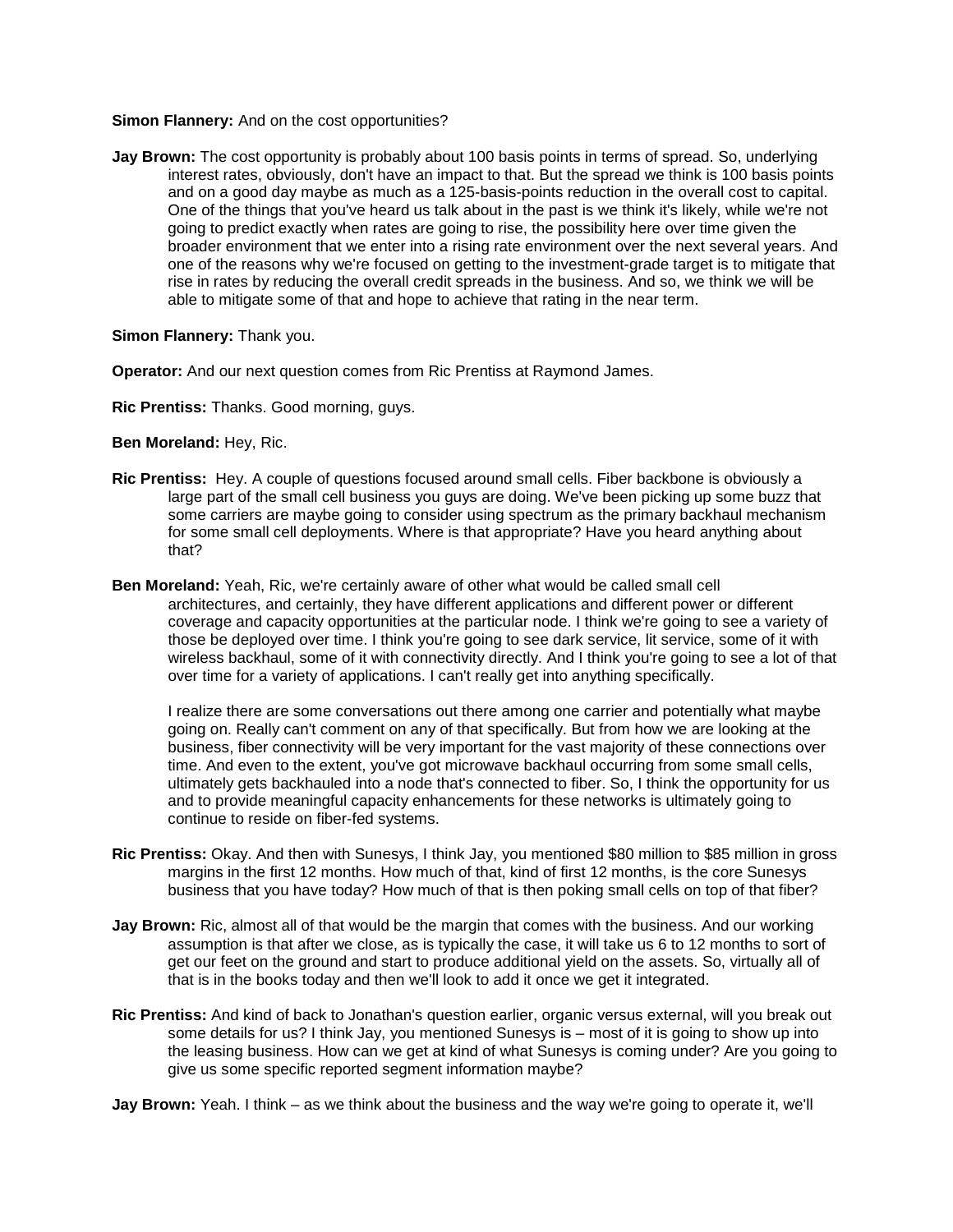focus on the Sunesys business as being a small cell business and a part of overall small cells. So, that's how we're thinking about how we plan to operate the business. I think we're always looking at evaluating whether or not something warrants being a separate segment in the business. Obviously, over time, small cells have grown. We see more opportunity for growth there. So, as we integrate Sunesys and grow the small cell business, we'll look at whether or not it warrants being a separate segment in the overall financial statements.

I know you've seen this, Ric, but just for the benefit of others. We are providing a significant amount of detail around small cells in the supplement and trying to show both revenue growths on a separate basis there and what we're seeing in small cells. And I think over time, as the business grows, you'll see us continue to expand the amount of detail that we're providing on that business. It's going phenomenally well and we love telling a good story.

- **Ric Prentiss:** Great. In iDEN churn today I pick up that you said, churn was a little slower but expect to come in at where it was for the year? Was there an updated iDEN churn number?
- **Jay Brown:** iDEN is coming in as we expected. And as we completed the second quarter, we believe we basically have the vast majority of iDEN churn now behind us. It's going to start – continue to obviously roll through the financial statements for the balance of the year as the current run rate has stepped down there. But our expectation there has not changed.

The three acquired networks that we – we refer to them as acquired networks which would be the Leap, Metro and the Clearwire networks. We did take down our expectation for the contribution or amount of run rate revenues that impact us during calendar year 2015. But the absolute number of leases that we see churn there, we think holds from our previous expectation. They're just going to happen later in the year.

So, obviously, the impact of that is it will have a little more impact when considering the step between 2015 to 2016. And our best expectation, as we sit here today, and we'll give you more full detail on what we think our outlook for 2016 is when we do our third quarter call. Our expectation at this point is we see a step down in the impact from churn next year to somewhere in the neighborhood of about \$15 million as we look at our outlook for 2016 and the effect of that is basically the runoff of the iDEN churn, as well as a little lower, less impact from the acquired networks.

**Ric Prentiss:** Great. Thanks, Jay.

**Operator**: And we'll go next to Brett Feldman at Goldman Sachs.

- **Brett Feldman:** Thanks for taking the question. You've obviously been growing the DAS business significantly, and I imagine you've been investing in overhead and other operating cost items. Can you just give us a sense, I mean, what is the EBTIDA contribution from your DAS business today? And at what point should we expect to see maybe more operating leverage coming out of that segment?
- **Ben Moreland:** Well, Brett, as you know, it's sort of one of my pet projects and I shared with my management team that we're spending a lot of time on this that we have, and I appreciate you acknowledging it, when you're growing a business with the opportunity as large as we see, we're not only investing capital but we're investing in run rate and overheard G&A. We're investing in people, facilities, everything you've seen. And that's been the case over the last couple of years.

I would expect – and we're obviously working on giving you some clarity around that for 2016 outlook. I would expect you're going to start to see more operating leverage in that business as we move into 2016. That's just the nature of we're sort of getting close to being sort of that scale. We are seeing, as we mentioned, significant increase in bookings that will turn into revenue in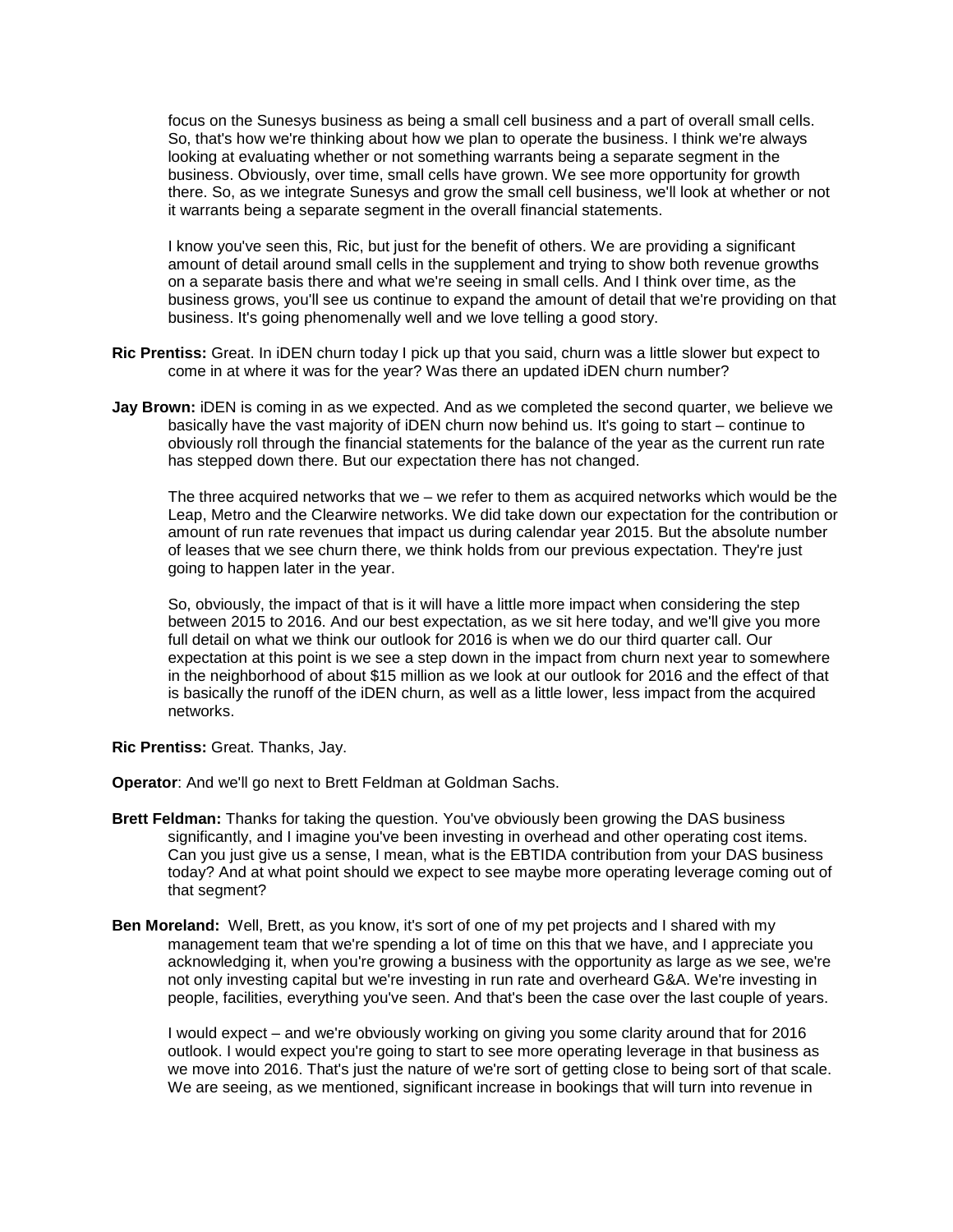2016 and 2017 and more of that will start to scale. I can't put numbers on it for you today, but that is – trust me, it's sort of our first, second and third priority around here right now.

**Jay Brown:** Brett, one of the things that is unique about this business and just going back from a history standpoint, as we look back to the early days of the tower business, the vast majority of the assets that we owned in the early days of the tower business were towers that we acquired from the carriers. So, we did early transactions with Bell Atlantic and GTE and BellSouth. And those towers came with about a tenant and a half and you had scale.

The hardest thing to do in the early days, when we were running the business, was building towers because we were out building 1,000 to 2,000 towers a year. And as you put those towers on line, it takes a meaningful amount of G&A to operate just purely the construction portion of the business.

And so, when you look at the amount of yield on the assets, if you look out on those two separate activities, one activity is the assets you've already built and then the potential to add cash flows to those assets. As soon as the assets are on line, you start to see incremental returns on those assets. As we add additional capital, though, as we've been doing and build out additional sites, it ends up masking the underlying strength of the business and the expansion of the margins because we're incurring G&A, as well as additional operating expense to build out new systems.

So, as we look at the business and think about how it's performing, we focused on both. We're focused on the investment of capital and evaluating each incremental activity or opportunity to invest capital and we're seeing the opportunity there, day one, of somewhere in the neighborhood of about 6% to 7% yield. And then as Ben mentioned in his comments, as we add a second tenant, we see those returns go into the mid-teens. And so, given what we're seeing on the investments we've made, so far, we are, we believe appropriately focused on looking to expand that, focused on the top markets in the U.S., and really utilizing our first-mover advantage to continue to expand the portfolio.

And in our view, this is like the early days of towers for small cells, and we've seen the movie before. It's the margin expansion takes a little bit of time. But as we add assets – as we add tenants to great assets, over time we see a tremendous amount of expansion on the returns, and that's what we're focused on doing. We think it's beneficial over the long term to our growth rate. So, we're focused on making sure we build the right assets and then grow the cash flows from there.

- **Brett Feldman:** Great. And if I sort of combine that with some other statements you've made Ben mentioned that you do think you're going to get more operating leverage out of DAS next year. You'd also talked about how some of the churn is expected to diminish next year, which presumably would be better for operating leverage in the tower business, and you're buying fiber in the form of Sunesys that you can deploy revenue on top of that as demand materializes. It just seems like as we sort of sanity-check our numbers for 2016, I know you're not going to give us guidance now, that one of the sanity checks would be there should be much better conversion of revenue growth into EBITDA and AFFO as we move out this year. Is that directionally correct?
- **Jay Brown:** Yeah. I think there're a few things moving around in the numbers. If we talked about services, we're getting some benefit this year from pay-and-walk fees of about \$25 million to \$30 million that we would not expect to occur again in 2016. So, that will be a little bit of a headwind to us.

On the plus side, we've got sustaining capital expenditures coming down, about \$20 million next year, from what we have this year. So, there's a bit of a wash there, maybe a little bit of a headwind, \$10 million or so of a headwind. I think where I would go to, though, is focus on where we're focused, which is growth and AFFO per share. And our long-term target of 6% to 7% is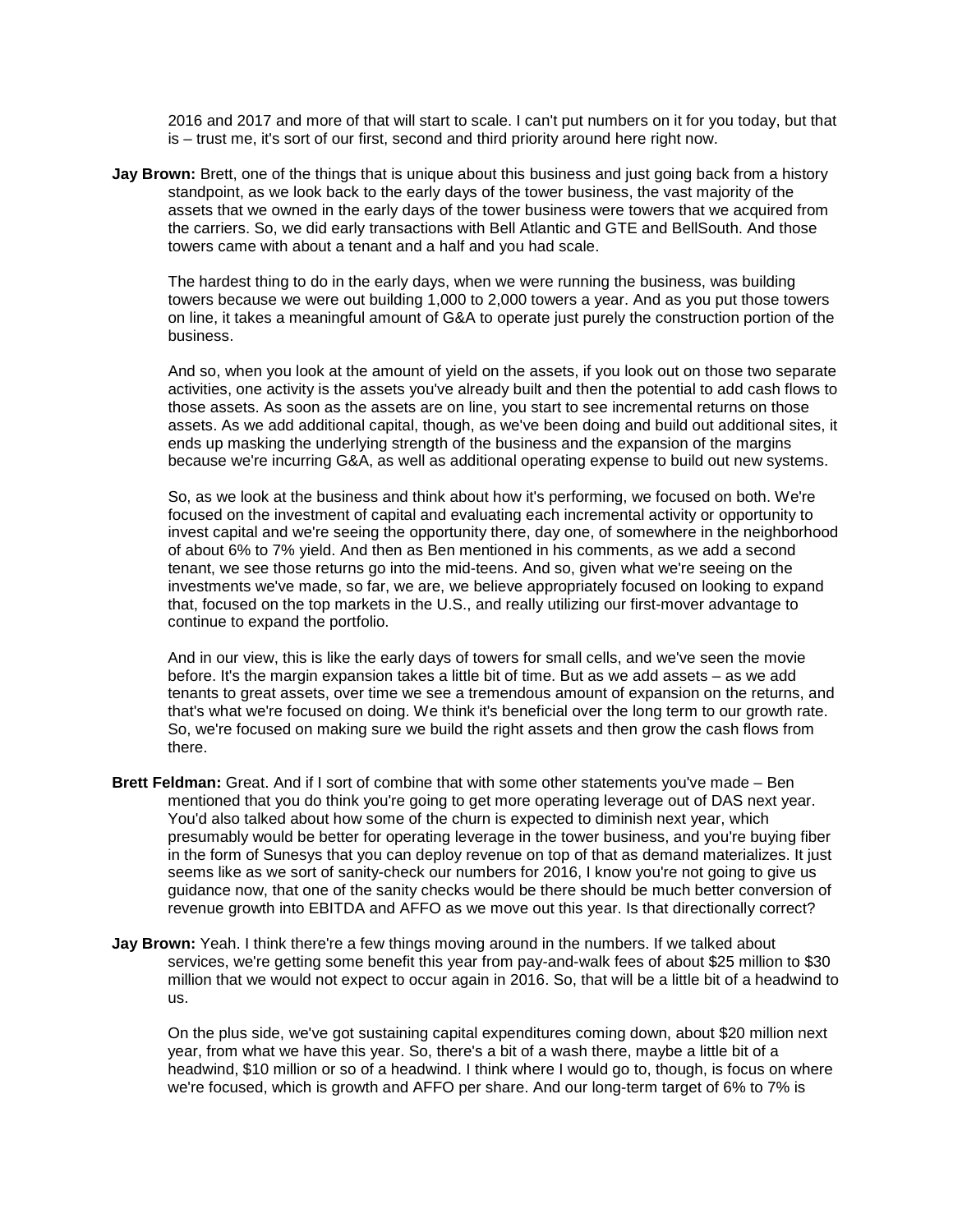where we're trying to operate the business to. Love it if it's more, but our view is that that's about where the business is going to perform given the current level of leasing.

In 2015 and 2016 as we've shown in the supplement, the headwinds from churn are more significant than what we would expect over the long-term in the business. So, 2015, if you're looking at that on an apples-to-apples basis, we think we're going to be below the target of 6% to 7% coming off of the base in 2014.

Next year, I think we'll probably be inside of that range maybe towards the lower end of it. But inside of that 6% to 7% long-term target. And then we'll do the best we can to do better than that over the course of the year. But once we, at least based on our current view of where churn is and where the various items are moving around, Brett, I think that's the best I can give you until we get to the third quarter is to focus on having the business operate somewhere in the neighborhood of that 6% to 7%. And given the plusses and minuses, at this point, it's probably at the lower end of that 6% to 7%.

**Brett Feldman:** Great. Thank you for that color.

**Operator:** We'll go next to Kevin Smithen at Macquarie.

- **Kevin Smithen:** I wondered if you could give us a little color on contracted backlog or bookings in the small cell business, I think you have in the past given us a little color. And I want to see what the change was quarter to quarter and sort of what your contracted 2016 revenue under backlog would be in that segment.
- **Ben Moreland:** Yeah. Kevin, as you know we're not segment disclosing yet on that, to the extent we ever do. But I'll give you some color. Our bookings, thus far, through midyear are up significantly compared to last year. So, that again, will turn into revenue in 2016 and 2017. I'm not prepared to quantify that directly for you, but it's up materially from what we saw last year. And against our plan for the year, we're running ahead of where you expect us to be midyear. So, we're very enthusiastic about that.

As I mentioned earlier though, a lot of that work is anchor builds. And so, that will come on with a lower margin than you would expect it to be when you lease up to second tenants over time to colocation. So, while it's a material amount of incremental revenue, it gets muted because it's an anchor build on that, so you're bringing on new operating expenses on new systems as well.

So, look, we'll get you more color I think as we look out – as we think about our 6% to 7% target over the longer term which we originally gave you in 2014. As Jay just walked you through, we pick up about a point next year on reduction in churn. If that continues to normalize, we would expect that happen over subsequent years as well. And so, we're going to continue to work towards getting that total return out there that's very attractive between the current yield and growth.

- **Kevin Smithen:** On ExteNet, were you surprised that SBA didn't acquire this asset and doesn't this give you a sustainable product suite advantage with your largest customer or largest customer Verizon on small cells versus your public peers?
- **Ben Moreland:** Well, look, as you can tell, we're very pleased with the business. And I think that the ExteNet transaction is – obviously, it's tremendous for the shareholders that are exiting. And I think it's a validation of the opportunity that we see in the marketplace with Digital Bridge coming in. As I mentioned earlier, it's a big world out there, and there's going to be a number of competitors. But the geography, the opportunities continue to, frankly, amaze us, and we're going about it as hard as we can. We've told you that before on the other calls and that remains true today.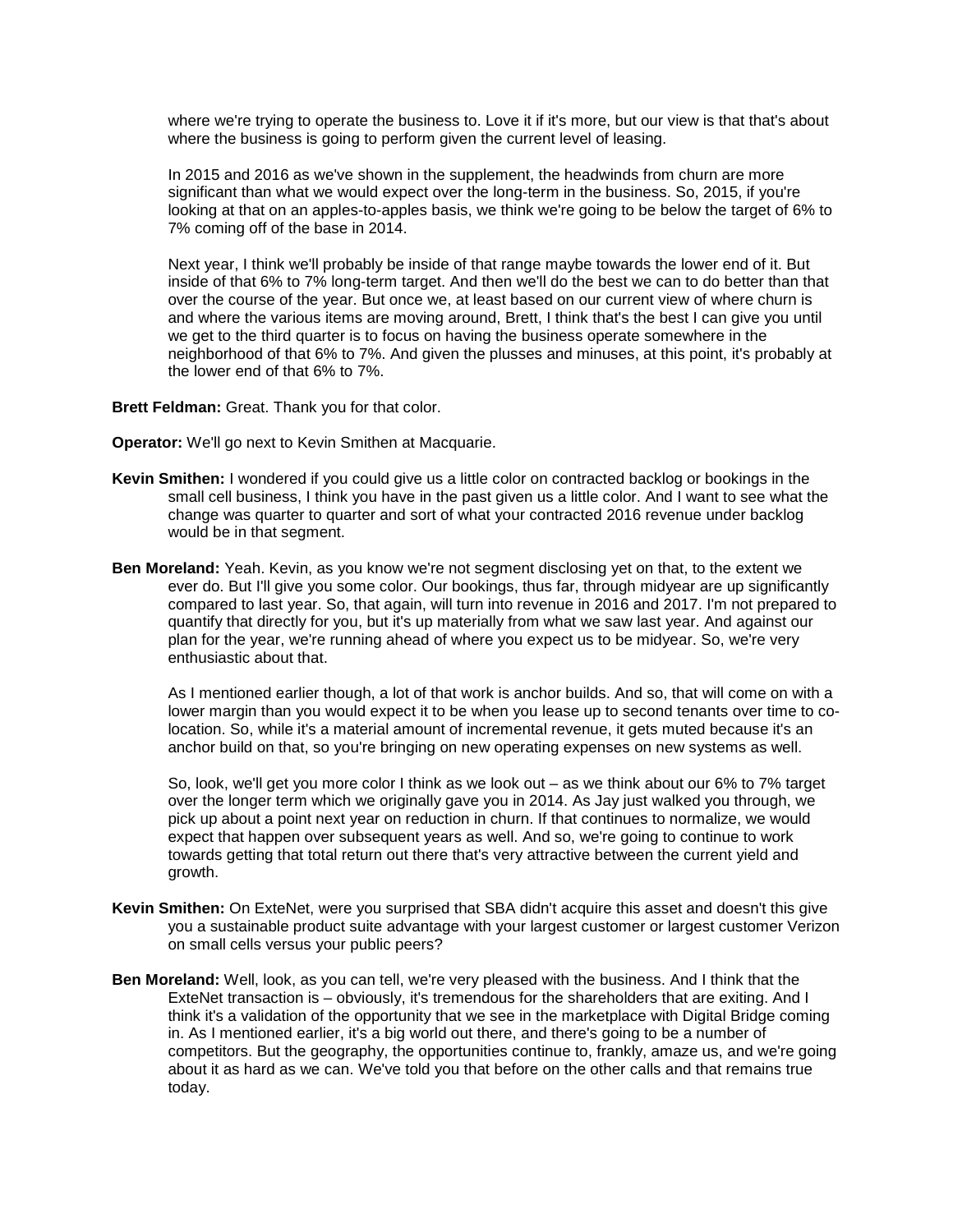**Kevin Smithen:** Thanks a lot.

**Operator:** We'll take our next question from David Barden at Bank of America Merrill Lynch.

**David Barden:** Hey, guys. Thanks. So, maybe just, first, Jay, in the supplements, as you kind of point out, there's a nice uptick in the expectations for the new leasing activity from 5.6% to 6% year-over-year. I imagine a portion of that is related to just stripping out the slower-growing Australia business from the comparisons and then some of it is related to kind of the activity. If you could kind of split that out between the two forces, it would be helpful.

And then, I guess, for maybe Ben, just maybe following up on something Ric mentioned earlier. I guess the big conversation now on architecture in towers there's always something new, is Cloud-RAN and whether it's wireless or fiber-based backhaul, the idea that we're not going to need as much equipment at the tower from an intelligence standpoint. Could you kind of talk about, A, whether how real it is in terms of what you see happening on the ground in the business. And, B, if it does become real, what does it really mean for your kind of core business view? Thanks.

**Jay Brown:** Sure. Dave, on your first question, removing Australia does help the growth rate a little bit, but Australia only represented about 5% of our site rental revenue. So, it would get lost in the rounding trying to back that out and see the benefit of it. The real 40-basis-point move or the vast majority of it is a legitimate increase in the amount of activity that we expect in the calendar year.

As I mentioned in my comments, some of that was achieved during the second quarter and flows through the balance of the year. And then some of it is an increased expectation in leasing. That increase in expectation is largely based on what we're seeing on towers. Where we are on small cells doesn't have that meaningful of an impact on that number. So, the vast majority of what you're seeing there in the uptick of 40 basis points on the growth rate is coming from towers.

**Ben Moreland:** And I would just add to that, the 10% gross growth we're quite proud of, obviously, that includes the organic growth of leasing and then the escalators on top of that. So, that 10% number, which is consistent for the balance of the year, is something that we think is highly indicative of a pretty robust market.

Dave, to your question about C-RAN, it's very early as we're being told by our customers as we've talked to them about some of these opportunities. But over time, I think the net impact to us as tower owners is that it probably brings some of the smaller sites that have smaller ground footprints more into play for co-location to the extent they were challenging on a ground footprint, you couldn't add to it because the C-RAN architecture typically locates what we think of as base stations offsite, more like – it frankly looks more like the architecture on a small cell network. It just happens to terminate on a tower. It looks to us like over time we could see less equipment on the ground potentially but not less in the air.

I think you're still going to have active remote radio heads and, potentially, more antennas up the tower as more spectrum is utilized in trying to get maximum spectral efficiency out of their installations. So, I think it's a material architectural evolution that will probably happen over the next decade. But from our take today, it looks like it probably has positive effects on ground space and really doesn't affect what's on the tower. And that's my best view as we sit here today.

**Dave Barden:** And, Ben, if I could just follow up. But just in terms of some of the contracts and thinking about kind of bucketing out the revenue contributions. I mean, obviously we're talking something way down the road. But if your average new cell is \$2,000 today, and all of a sudden your carrier customers don't need as much ground space, is that a \$1,900 contract all of a sudden or is it a \$2,000 package deal, and you use it how you want to use it?

**Ben Moreland:** Yeah. I think over time, the pricing in our industry has continued to evolve a little bit.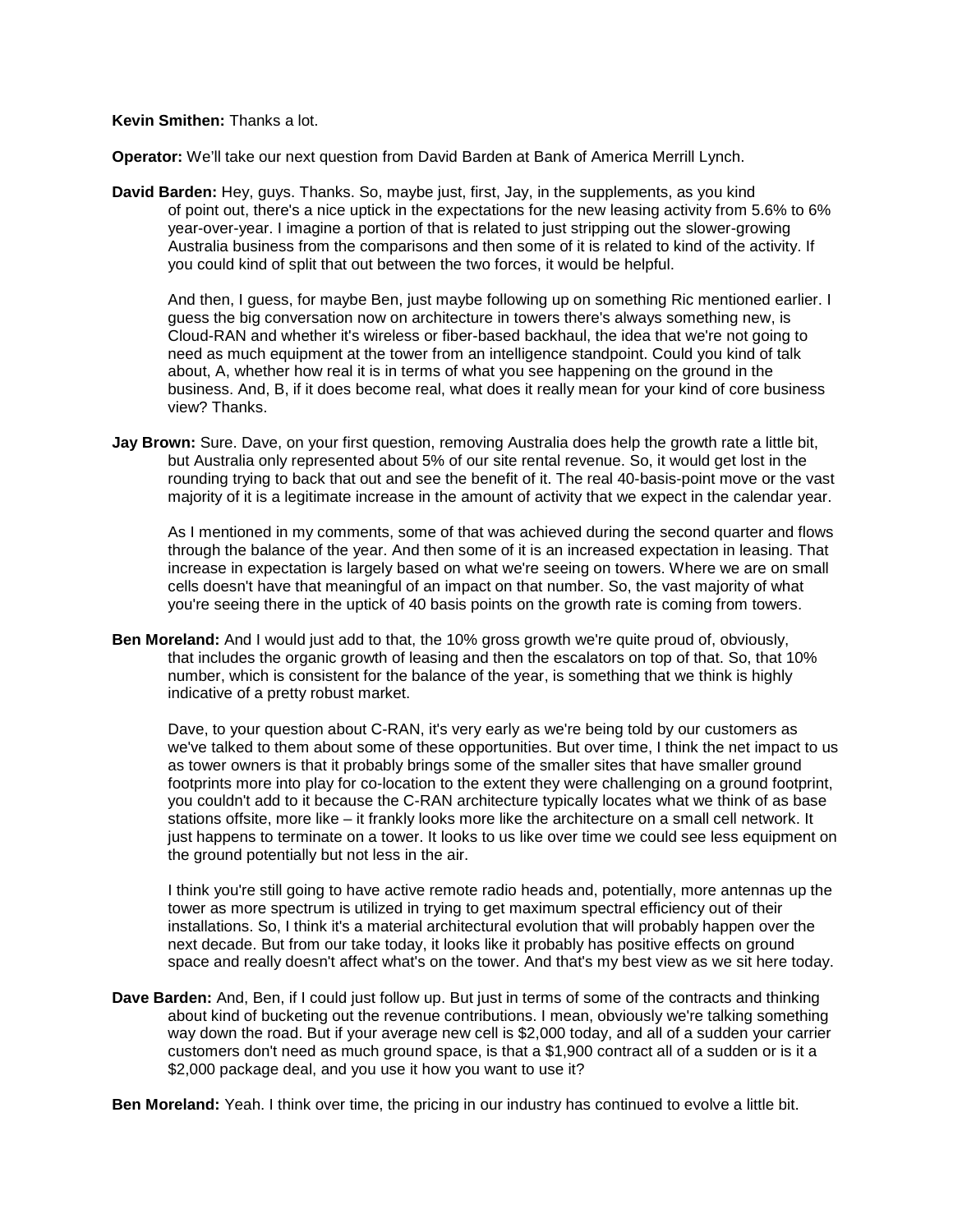But ultimately, it relates to what's the load on the tower, and potentially the shareable economics of the tower are always in play to the benefit of the carriers. Meaning, we as a company take that lease-up risk as you're certainly aware, and we'll make the tower available to them on a very attractive single-digit yield. That's what happened in all of the large sale leasebacks whether the initial yield was sort of in the 4% to 5% range for most of these transactions, and then we lease it up from there.

So my view on that long-term pricing scheme is that no matter how you – what the nomenclature is or how you denominate the pricing, it ultimately is going to go to yield on the asset. And I think we as a company – and I certainly won't speak for my competitors, but we as a company ultimately think about this as a shared model and providing that shareable economic to the carrier customer such that with multiple tenants on a tower, we're going to yield above our cost of capital, above the cost to own and operate that site. And that's going to be the case, no matter how you denominate how we charge for rent.

And so, it's not getting any easier to locate towers, that is for certain. And so these assets have a very significant franchise value, and I'm very confident that we'll be able to attract a yield that's above our cost of capital for the foreseeable future just as we've done on the legacy Crown sites that are over 15% per tower on a yield basis with three tenants per tower.

**Dave Barden:** Got it. All right. Thanks, guys.

**Operator:** We'll go next to Colby Synesael at Cowen & Company.

- **Colby Synesael:** Great. Two questions if I may. First one, I just want to get some context on guidance. You mentioned, obviously, that you're expecting \$25 million to \$30 million in pay and walks or decommissioning. Can you tell us what was previously assumed in your guidance, I'm not sure if that had been previously disclosed? And then, as it relates to 2016, I'm sure you could appreciate that there's – from an investor perspective, a lot of excitement around what we could see in 2016 in terms of demand relative to 2015, particularly from AT&T and Sprint. I was wondering if you could talk about what you're actually seeing from those two providers as we stand here today in terms of some of the activity and what that might mean for 2016. Thanks.
- **Jay Brown:** Sure. On the first question, Colby, originally, we had expected pay and walk fees to be about \$20 million in the calendar year. So, we've increased the expectation by about \$7.5 million. The vast majority of that we guided in the second quarter. So, there's a little bit left in the balance of the year but I think we – most of it is – we booked at this point.
- **Ben Moreland:** On the 2016 outlook, Colby, I'd sort of reiterate something Jay said earlier but I think it's good for all of us on this call to be reminded. You know, if we saw a 20% or 25% step in the market next year, and that's a big if, not suggesting that's there, but I think that's directionally your question, that's \$25 million of run rate exit the year or \$12.5 million with the midyear convention that go into the numbers.

So, that's something just under 1% change in AFFO per share growth rate. So, I think it's important that we work hard for every percent around here. And so, if it's 6% to 7%, that's been our long-term forecast for you. If the market were up 20% to 25% in a year, into the second year, you'd see something just over a 1% increase above plan in AFFO.

At the same time, that really demonstrates the resiliency of the model, which is kind of the comments we're making about the dividend yield as we sort of concluded my remarks. I mean, you'd be hard-pressed to find a business that frankly has less volatility with more utility for these assets, or need for these assets over time. You've got the dividend yield which is obviously made up of contracted revenue. You've got escalators that result in about half of the growth that we're forecasting. And then we work hard every day on that additional 200, 300, 400 basis points of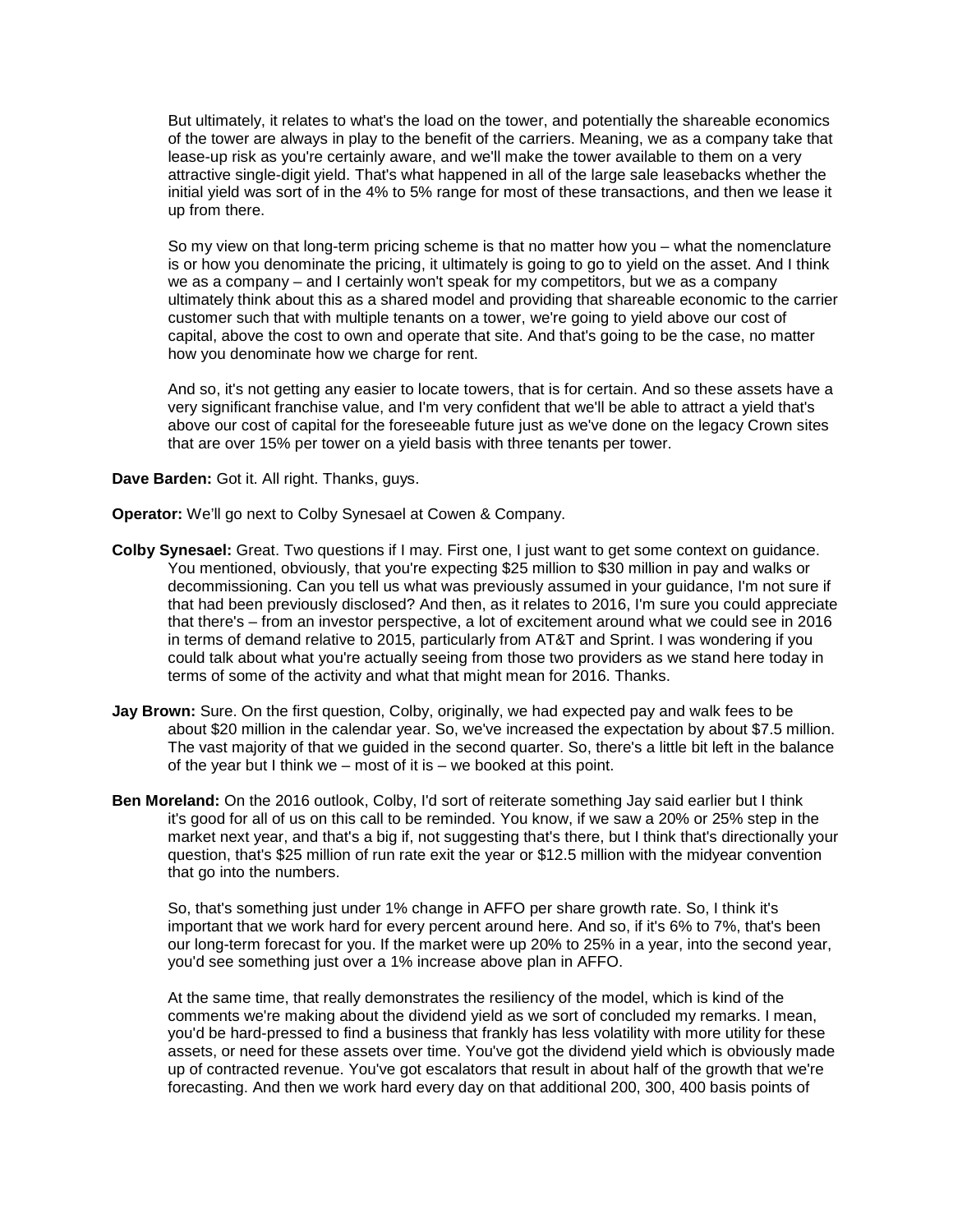growth above that escalator. And it's frankly one of the great attributes about this business model, is how insensitive it is to changes in this market.

**Colby Synesael:** And no specific color I guess on increased activity potentially from either AT&T or Sprint at this point?

**Jay Brown:** I'm not going to let you talk us up here in June or July, whatever it is.

**Colby Synesael:** All right. Fair enough. Thank you.

**Jay Brown:** All right. Good luck.

**Operator:** We'll move next to Jonathan Schildkraut at Evercore ISI.

- **Jonathan Schildkraut:** Good morning. Thanks for taking the questions. Two if I may. First, I noticed that the payout as a percent of AFFO stepped up a little bit in the quarter. And even as I look at, say, the first half of the year, free cash flow relative to dividends, it looks like dividend payments were a little higher than free cash flow. So, I guess the question here is, is the step-up in AFFO payout sort of in the free cash flow relative to dividend somewhat misleading due to timing but also the fact that you're putting out capital and then getting reimbursed from the carriers? And then I like to follow up with a second question, please.
- **Jay Brown:** Yeah. On the first question, Jonathan, I think it's just the honestly, the timing and the discontinued ops treatment between the sale of Australia and the purchase of Sunesys. So, at this point, all of our historical results, we've removed Australia from adjusted EBITDA and AFFO as we're printing out the payout ratio.

As we noted in our remarks, Sunesys was a complete push to Australia on an AFFO per share contribution. So, if you were to just factor in Sunesys and the way you – I think you were articulating doing the math. I think if you pro forma Sunesys as though we owned it for all of 2015, then our payout ratio would look the same as it did previously.

I think in and around that payout ratio, it's probably where we're going to manage the business. The way we've articulated that most often to people when asked about our dividend policy, is to indicate that we would expect to match the growth in AFFO per share with growth in dividend per share. So, in our long-term target of trying to grow AFFO per share of 6% to 7% annually, we would target growing the dividend at 6% to 7% organically over the longer term. So, I think that's the short answer to it. You'll see that payout ratio will be back in line once we close Sunesys would be our expectation.

- **Jonathan Schildkraut:** Great. And then I found it really helpful that you guys provided 2014 numbers stripping out CCAL. We can sort of see what the growth rate of the remaining business is. As we come back and we layer in Sunesys whenever that closes and you give us a little bit more detail, I'm just trying to understand if we're going to have a real sense as to what happens from the business from 2015 to 2016 if Sunesys gets rolled in given that you've stripped out sort of the CCAL from 2015 now. It's an asset reallocation, and so understanding what you've done with sort of the capital you've been allocated as we move into 2016 and beyond. It might be helpful to have a sense as to the contribution of the business, at least in terms of what you owned it in the second quarter was from CCAL, any thoughts?
- **Jay Brown:** Yeah. Jonathan, I appreciate the feedback. Obviously, it's a great story on small cells, and as we close that acquisition, we'll be able to help folks understand our numbers and our guidance for the full-year and what we expect the contribution is from the asset once we close and the impact to guidance and try to do it in a similar vein as we try to do our overall disclosure of helping folks understand the business. And one of the reasons why we talked about a longer-term target of AFFO per share growth rate is our aim is for those who are invested in our company to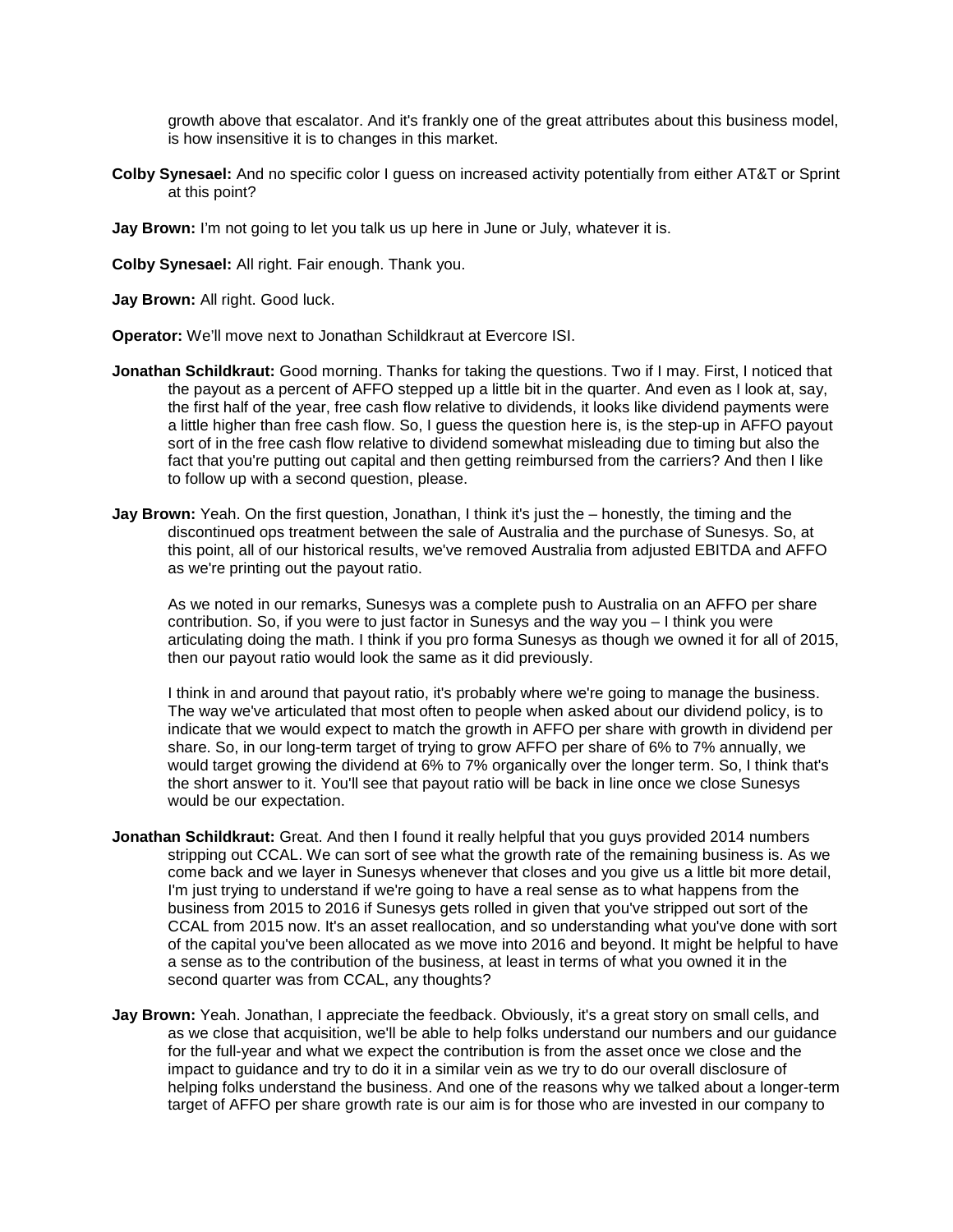have the same view of growth and the future prospects of the business that we as a management team do. So, our aim in all those disclosure matters is to try to help make the business as clear as we possibly can. We're always open to feedback on that. So, we'll take that away. I appreciate the thoughts on it.

**Jonathan Schildkraut:** All right. Thanks so much for taking the questions.

### **Jay Brown:** Thanks, Jon.

**Operator:** We'll go next to Amir Rozwadowski of Barclays.

- **Amir Rozwadowski:** Thank you very much. I wanted to follow up on one of the prior questions about carrier strategies around small cells. And it does seem as though there's a lot of interest and activity around sort of the co-location opportunities that you folks are putting forward. But also, are there other initiatives in place in which the carriers are going to wholly own their own small cell deployments and architectures whereby they may not completely embrace the co-location based business model? And then I've got a follow-up from that side.
- **Ben Moreland:** Absolutely. It's just like with the tower side. It was only this year that Verizon decided to sell their towers the second time. So, I think it's because of the need for capacity in these markets you're going to see carriers work on self-performing to a degree just like they've done on the tower side where, in various markets, they may be able to access vendor relationships or their own capability to supplement what we as an industry will bring to them.

So, I think it's both, Amir. I don't think it's going to be wholly third-party infrastructure-led. And I think that's fine. I mean, again, it's a big world out there. And it makes sense in terms of speed to market where you've already got fiber to work on that. And that was sort of the nature of our Sunesys interest and NextG three years ago, was when you have fiber in a market that's been purpose-built for small cell deployments, you can get on the air quicker. And that's a key determinant on whether you get the business or not. And somebody that has to start from scratch doesn't really have a competitive advantage. And that brings in the potential for the carrier to work on it themselves. So, I think it's going to be both.

- **Amir Rozwadowski:** That's very helpful, Ben. And then in talking about sort of the current demand environment, you had mentioned that the leasing activity that you had seen has been fairly healthy out of Verizon and T-Mobile. If we start to think about sort of the opportunity set over the next 12 to 24 months, I mean, is there a potential that they are satiated with their current build requirements and sort of temper back, or do you see the introduction of new spectrum AWS-3 or anything along those lines as continuing to support the healthy demand environment that you've seen out of those carriers?
- **Ben Moreland:** We have a very strong view that we're going to continue to see a healthy demand environment based upon the different products and services that we, as consumers, are going to be utilizing going forward. And I think the biggest driver of that, as I mentioned in my remarks, is around video and ultimately, live television content. I think that's a huge driver for our business going forward that we just, frankly today, can't really begin to quantify for you. Just as sitting here 10 years ago, we wouldn't have been able to quantify sort of the broadband Internet adoption that we're now seeing.

So, I think it's a long runway of growth. Again, in our business, we don't so much look for inflection points as we look for extended runways. And I have a very strong view about an extended runway which is how we got comfortable with sort of giving you a five-year outlook at 6% to 7%. Which I would mention, remember 2015, with the headwind of churn being the highest of all the years, is going to be a little bit more like 5%. So, in order to say 6% to 7% over five years, obviously, it has to step at some point. And we've given you a little bit of that view towards 2016, and we'll probably leave it at that.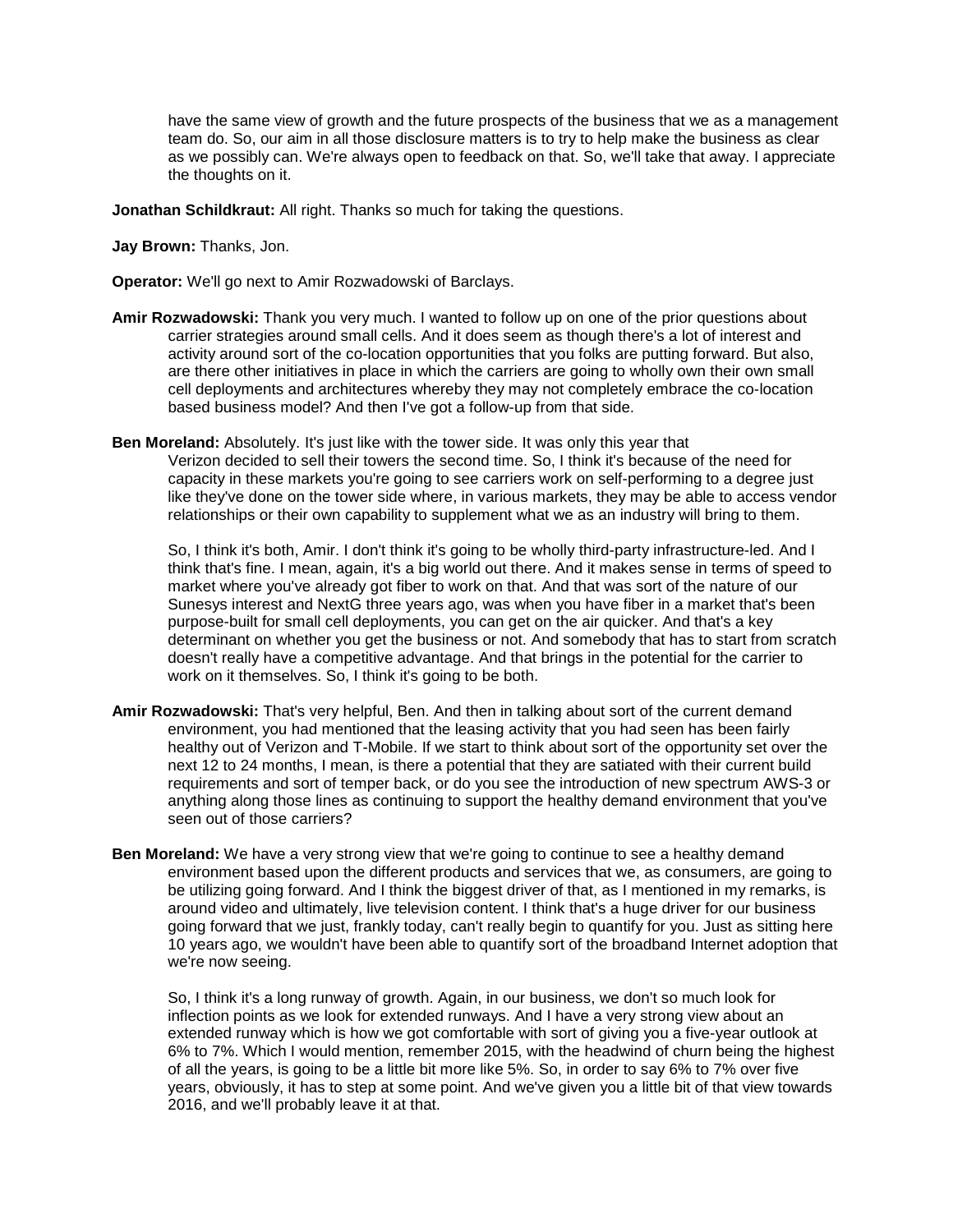**Amir Rozwadowski:** Thank you very much for the incremental color.

**Operator:** We'll go next to Michael Bowen of Pacific Crest.

- **Michael Bowen:** Okay. Thank you very much. A couple of things here… with regard to the organic growth, I think you've said last quarter that 50% was from the existing book of business; I wanted to find out if that was still the same. And then secondly, with regard to the small cell business, how do you think about that in relation to the AFFO per share organic growth that you talked about of 6% to 7%? In other words, as you layer that in, what should we think about as far as incremental organic growth from that business? Thanks.
- **Ben Moreland:** I think on your first question, the vast majority of the revenue growth that we're seeing in the business is being driven by brand-new leases on existing towers, as well as the small cell revenue. We're seeing minimal benefit from amendments to existing site. So, currently, most of it is being driven by new leases, and that's driving the organic growth at the revenue line and then obviously flowing down to the AFFO line. In the second part of the question, I think the way I would broadly answer the question is as we make investments in the case of the Sunesys acquisition of about \$1 billion. That acquisition, we think, has lots of opportunities for growth over the long-term which we've articulated on this call.

When you get down to that as a contribution to the growth on that 6% to 7%, it represents a relatively small percentage of the overall enterprise value. So, we think it's additive. But it's additive in terms of basis points and not multi-percentage points to that 6% to 7%. So, one of the ways that we've thought about is it probably gives us a greater confidence that we have the opportunity to achieve the higher end of our target of 6% to 7%, but doesn't necessarily cause us to reevaluate our 6% to 7% target.

And, frankly, as we look at the opportunities that we have in front of us, I'm not sure that there are a lot of things that we would say from an investment standpoint would be of a size that would cause us to reconsider that overall target. Most of what we're working on is investing the excess cash flow that we have and opportunities that we see in front of us that makes sense. And we think continue to increase dividends over time. And then lease up the assets that we already own whether that's towers or small cells.

- **Michael Bowen:** Okay. That's helpful. And then, I guess, lastly, with regard to that AFFO per share organic long-term target, should we assume that that's with a relatively static share count or have you made any assumptions that are maybe in the – under the covers there. Thanks.
- **Jay Brown:** Well, I think the way I would answer that question is, obviously, anytime we look at the opportunity to invest in something, it may require that we utilize some amount of equity in order to accomplish that. But to the extent that we were to utilize equity or even debt or cash flow it's only because we think the investment warrants it. It has to increase our overall growth rate and it has to be additive to our ability to pay dividends over the long term as measured by what's the growth in AFFO per share.

So. I'm not going to presume today that we either need or don't need to utilize equity or debt to make growth opportunities. We'll have to look at them as they come and evaluate what we think the growth prospects of those individual transactions are against the cost of the capital.

I would also point out over a long period of time, we've been very diligent about reducing share count. And so, I certainly would not presume today that the opportunity over the next decade may – would not be our opportunity to reduce shares, not just to issue shares. So, we may enter an environment where the best opportunity and the best investment of capital for us, both using cash flow and potentially debt might be reducing our share count. And I certainly wouldn't close off that opportunity.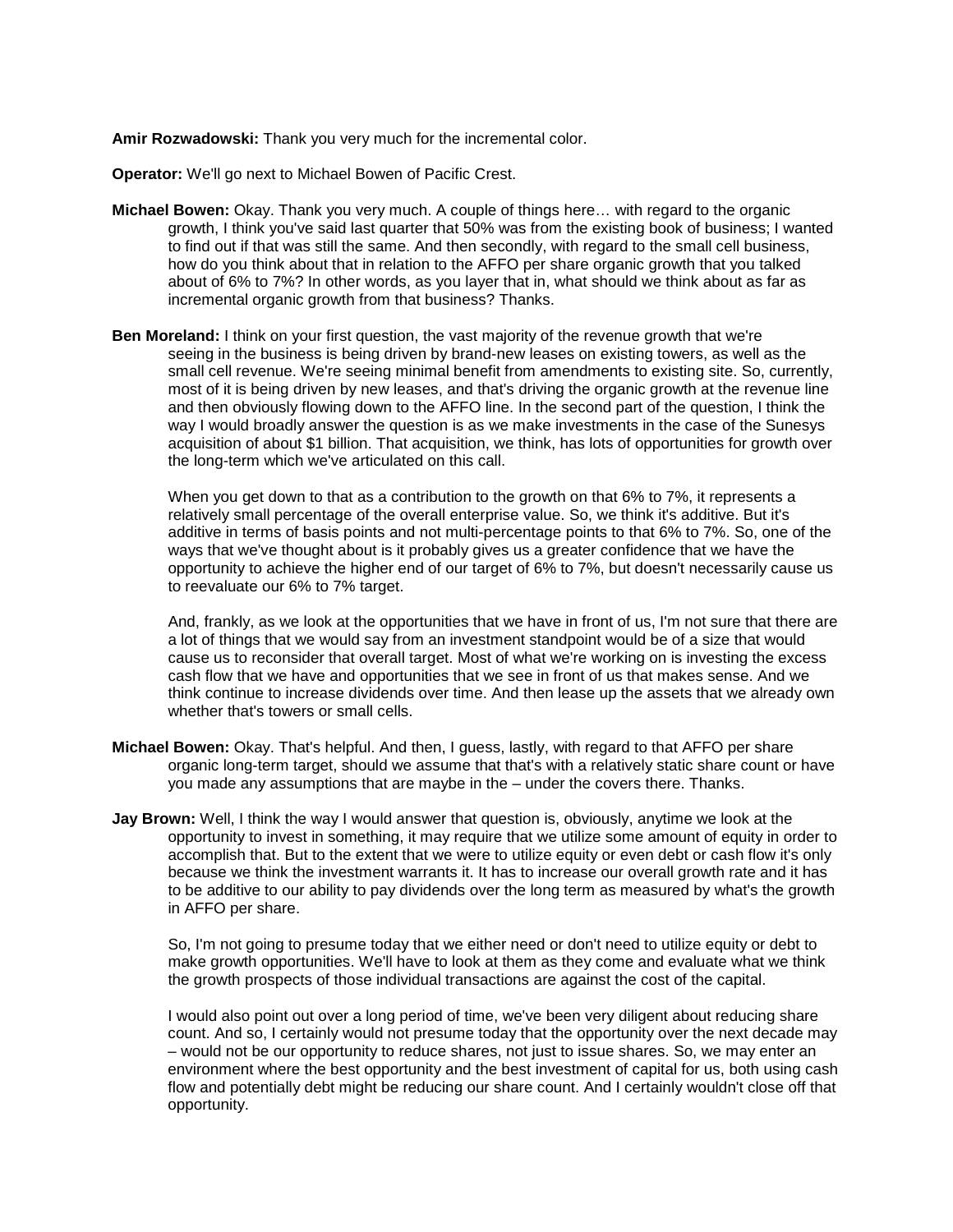We're trying to focus on maximizing AFFO per share and maximizing dividends per share over the long term and whether that results in asset acquisitions or the reduction of shares to share purchases, I think we'll try to be smart about what that is and maximize the long-term returns for shareholders.

#### **Michael Bowen:** Okay.

**Ben Moreland:** Now I would just point out that as you get to that 5 times target and if we're successful in attracting the rating that we hope on the investment grade side, just to add to the Fitch Rating this quarter. At that point, then your ability to then re-lever EBITDA resumes like we've had for years. If that happens to be a 5 multiple, as Jay outlined in his remarks, well, then you're able to re-lever EBITDA at 5 times every year, which adds significant capacity once you achieve that level.

**Michael Bowen:** All right. Thanks for taking the questions.

**Operator:** We'll go next to Batya Levi at UBS.

- **Batya Levi:** Thanks, a couple of follow-ups. First, on as AT&T and Verizon, especially Verizon, begin to refarm some of that 850 spectrum for LTE build-outs in early 2016. Do you think that kind of activity provides upside to the current trend, or will it be enough to just sustain the level? And another question on the small cells, I think you've mentioned 2,300 nodes in the pipeline. How quickly do you think that they will be generating revenues? Thank you.
- **Ben Moreland:** Yeah. Sure. The AT&T I mean, sorry, the Verizon amendment activity, as you suggested, I would say that's broadly sort of baked in our view. They're a very, very steady and consistent disciplined investor in their network. And as they've talked about on their call, the refarming of the spectrum is sort of an ongoing way to maximize the efficiency of their investment in spectrum, and that's sort of implicit in our views without being – I'm not sure we're ever 100% accurate – I'm certain we're not – on exactly, by carrier, the nature of the revenue growth we get every year. We do our best to target it in the fall of the prior year. And then we do our best to see how well we predict that outcome. But it's implicit. I wouldn't say that it's additive.
- **Jay Brown:** On your second question, typically, small cell deployments are taking us about 18 months roughly from the time we're awarded to building them, 18 to 24 months. Some portion of that pipeline would represent co-locations on existing systems, and that timeline would be much lower than the 18 to 24 months to build it out. And then the other thing I would point out to you, as we've mentioned in prior quarters, that pipeline is not a static number. So, we're constantly pursuing other opportunities given the returns that we're seeing in that business. And so, as much as we're completing projects that have been in the pipeline for 18 to 24 months, we're filling back up the pipeline with new opportunities that will be building over the next couple of years.

## **Batya Levi:** Okay. Thank you.

**Operator:** We'll go next to Spencer Kurn at New Street Research.

- **Spencer Kurn:** Hey. Thanks for taking my question. Just to follow up on Sunesys, you've identified 3,500 opportunities for small cells on the asset. Can you just provide us a little bit of context around what that means for the overall lease-up potential you see there, and also how much revenue can you drive off of those opportunities? Thanks.
- **Ben Moreland:** Yeah. Those are opportunities that we've identified in our pipeline as opportunities to add nodes to their existing network fiber. The timeline for that, again, I would go back to my prior comment around 18 to 24 months to bring those online once we start working on them. The revenue contribution that we see from nodes is about a third of what we would typically see from